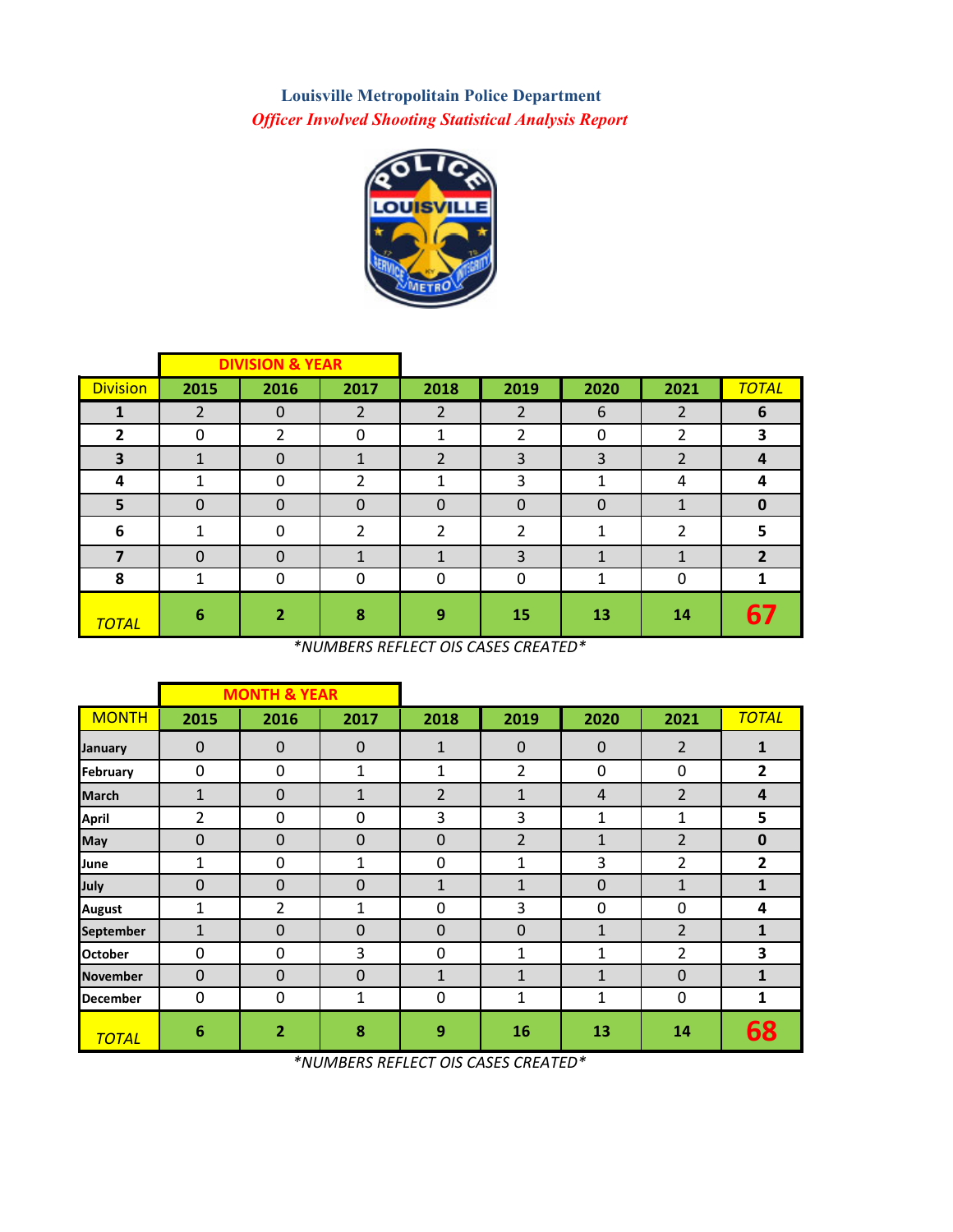# *ANALYSIS COVERS YEARS 2015 ‐ 2021 (PRESENT)*









|              |              |             |             | <b>Subject &amp; Officer Race</b> |            |                     |              |  |  |  |  |  |  |  |
|--------------|--------------|-------------|-------------|-----------------------------------|------------|---------------------|--------------|--|--|--|--|--|--|--|
|              |              |             |             | <b>Officer Race</b>               |            |                     |              |  |  |  |  |  |  |  |
| Subject Race |              | А           | в           | W                                 | н          | PI                  | <b>TOTAL</b> |  |  |  |  |  |  |  |
|              | А            |             |             |                                   |            |                     |              |  |  |  |  |  |  |  |
|              | 56<br>в      |             |             |                                   |            |                     |              |  |  |  |  |  |  |  |
|              | W            |             |             | 32                                |            |                     | 39           |  |  |  |  |  |  |  |
|              | н            |             |             |                                   |            |                     |              |  |  |  |  |  |  |  |
|              | PI           |             |             |                                   |            |                     |              |  |  |  |  |  |  |  |
|              | <b>TOTAL</b> |             | 9           | 89                                |            |                     | 102          |  |  |  |  |  |  |  |
|              |              | $A = Asian$ | $B = Black$ | $W = White$                       | H=Hispanic | PI=Pacific Islander |              |  |  |  |  |  |  |  |

|            |              | <b>Subject &amp; Officer Sex</b> |    |              |
|------------|--------------|----------------------------------|----|--------------|
|            |              | <b>Officer Sex</b>               |    |              |
| <b>Sex</b> |              |                                  | M  | <b>TOTAL</b> |
|            |              |                                  |    |              |
| Subject    | M            | 12                               | 89 | 101          |
|            | <b>TOTAL</b> | 12                               | 89 | 101          |
|            | $F = FEMALE$ |                                  |    | $M = MALE$   |



| <b>#Citizen Contacts to Date</b> | # OIS Cases to Date | <b>% OIS Cases Per Contact</b> |
|----------------------------------|---------------------|--------------------------------|
| 3.700.386                        | 68                  | 0.000018376                    |

*\*# of CFS & Self Initiated Activities*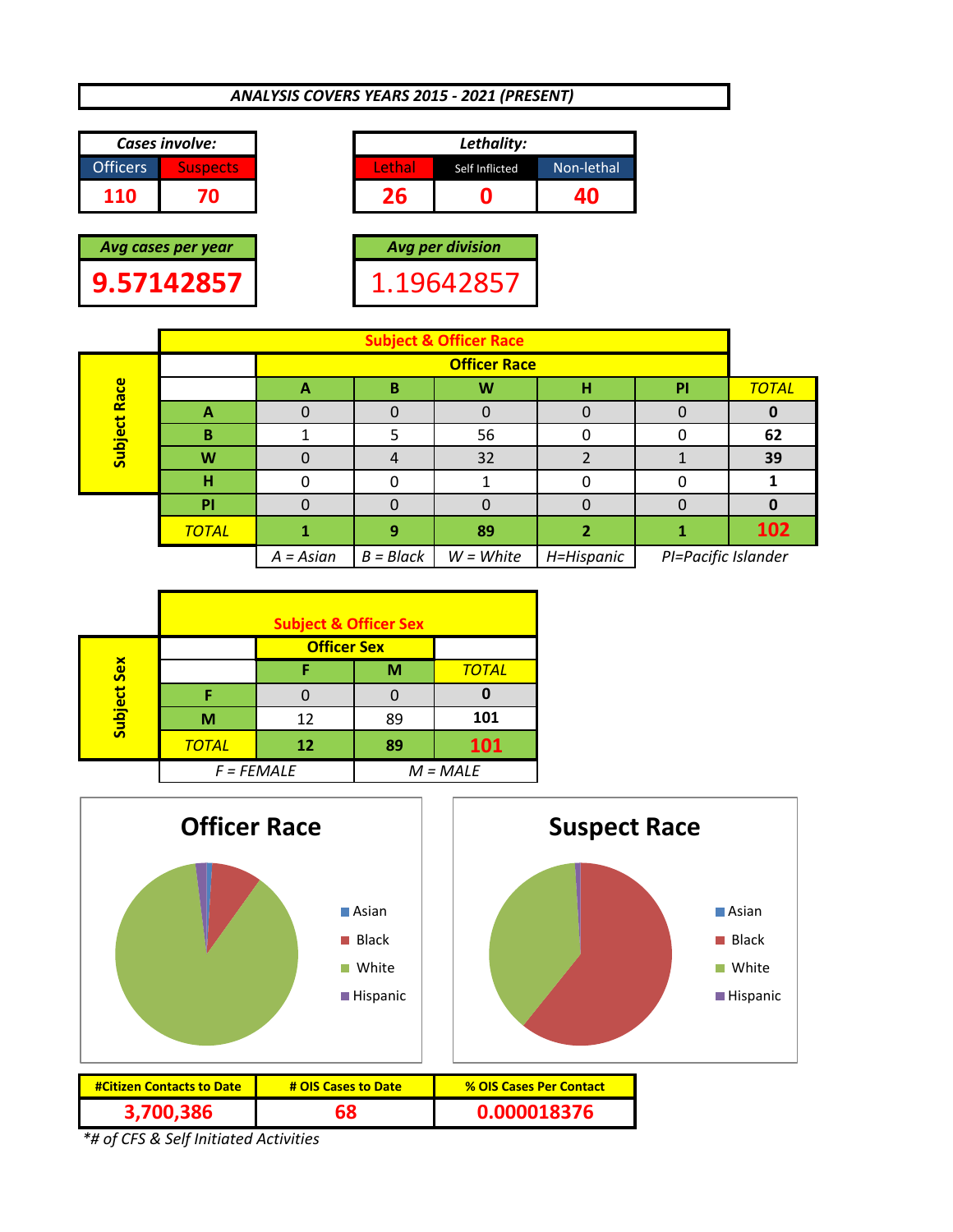**Louisville Metropolitain Police Department** *Officer Involved Shooting Statistical Analysis Report*



|                 |      |                            |      |      |      |      |      |      |      |      |      |      |      |      |      |      |      |      |      |                 |  |              |    | <b>SUPPLY &amp; OTTLET NALE</b> |                                                                 |     |             |
|-----------------|------|----------------------------|------|------|------|------|------|------|------|------|------|------|------|------|------|------|------|------|------|-----------------|--|--------------|----|---------------------------------|-----------------------------------------------------------------|-----|-------------|
|                 |      | <b>DIVISION &amp; YEAR</b> |      |      |      |      |      |      |      |      |      |      |      |      |      |      |      |      |      |                 |  |              |    | <b>Officer Race</b>             |                                                                 |     |             |
| <b>Division</b> | 2003 | 2004                       | 2005 | 2006 | 2007 | 2008 | 2009 | 2010 | 2011 | 2012 | 2013 | 2014 | 2015 | 2016 | 2017 | 2018 | 2019 | 2020 | 2021 | <b>TOTAL</b>    |  |              |    | <b>MI</b>                       |                                                                 | PL. | <b>TOTA</b> |
|                 |      |                            |      |      |      |      |      |      |      |      |      |      |      |      |      |      |      |      |      | 17 <sup>2</sup> |  |              |    |                                 |                                                                 |     |             |
|                 |      |                            |      |      |      |      |      |      |      |      |      |      |      |      |      |      |      |      |      | 10              |  |              | -- | 69                              |                                                                 |     | 83          |
|                 |      |                            |      |      |      |      |      |      |      |      |      |      |      |      |      |      |      |      |      | 15              |  | 18.44        |    |                                 |                                                                 |     | 49          |
|                 |      |                            |      |      |      |      |      |      |      |      |      |      |      |      |      |      |      |      |      |                 |  |              |    |                                 |                                                                 |     |             |
|                 |      |                            |      |      |      |      |      |      |      |      |      |      |      |      |      |      |      |      |      |                 |  | P            |    |                                 |                                                                 |     |             |
|                 |      |                            |      |      |      |      |      |      |      |      |      |      |      |      |      |      |      |      |      | 10              |  | <b>TOTAL</b> | 18 | 110                             |                                                                 |     | -133        |
|                 |      |                            |      |      |      |      |      |      |      |      |      |      |      |      |      |      |      |      |      |                 |  |              |    |                                 | A = Asian   B = Black   W = White H=Hispanic PI=Pacific Islande |     |             |
|                 |      |                            |      |      |      |      |      |      |      |      |      |      |      |      |      |      |      |      |      |                 |  |              |    |                                 |                                                                 |     |             |
| <b>TOTAL</b>    |      |                            |      |      |      |      |      |      |      |      |      |      |      |      |      |      | 15   | 13   | 14   | oc<br>ъn.       |  |              |    |                                 |                                                                 |     |             |

*\*NUMBERS REFLECT OIS CASES CREATED\**

|              |      | <b>MONTH &amp; YEAR</b> |      |      |      |      |      |      |      |      |              |      |      |      |      |      |      |      |      |              |     |                     |                        | 10         | 10  |
|--------------|------|-------------------------|------|------|------|------|------|------|------|------|--------------|------|------|------|------|------|------|------|------|--------------|-----|---------------------|------------------------|------------|-----|
| <b>MONTH</b> | 2003 | 2004                    | 2005 | 2006 | 2007 | 2008 | 2009 | 2010 | 2011 | 2012 | 2013         | 2014 | 2015 | 2016 | 2017 | 2018 | 2019 | 2020 | 2021 | <b>TOTAL</b> | - 3 | M                   | 12                     | 111        | 123 |
| January      |      |                         |      |      |      |      |      |      |      |      |              |      |      |      |      |      |      |      |      |              | ū   | <b>TOTAL</b>        | 12 <sup>2</sup>        | 121        | 133 |
| February     |      |                         |      |      |      |      |      |      |      |      |              |      |      |      |      |      |      |      |      | 0            |     | $F = FEMALE$        |                        | $M = MALE$ |     |
| March        |      |                         |      |      |      |      |      |      |      |      | n            |      |      |      |      |      |      |      |      |              |     |                     |                        |            |     |
| April        |      |                         |      |      |      |      |      |      |      |      |              |      |      |      |      |      |      |      |      |              |     | <b>Officer Race</b> |                        |            |     |
| May          |      |                         |      |      |      |      |      |      |      |      | $\Omega$     |      |      |      |      |      |      |      |      |              |     |                     |                        |            |     |
| June         |      |                         |      |      |      |      |      |      | n    |      |              |      |      |      |      |      |      |      |      |              |     |                     | $A = Asian$            |            |     |
| July         |      |                         |      |      |      |      |      |      |      |      |              |      |      |      |      |      |      |      |      |              |     |                     |                        |            |     |
| August       |      |                         |      |      |      |      |      |      |      |      |              |      |      |      |      |      |      |      |      |              |     |                     | $B = Black$            |            |     |
| September    |      |                         |      |      |      |      |      |      |      |      | $\mathbf{0}$ |      |      |      |      |      |      |      |      |              |     |                     | $W = White$            |            |     |
| October      |      |                         |      |      |      |      |      |      |      |      |              |      |      |      |      |      |      |      |      | - 3          |     |                     |                        |            |     |
| November     |      |                         |      |      |      |      |      |      |      |      | $\Omega$     |      |      |      |      |      |      |      |      | $\Omega$     |     |                     | <b>III H</b> =Hispanic |            |     |
| December     |      |                         |      |      |      |      |      |      |      |      |              |      |      |      |      |      |      |      |      |              |     |                     |                        |            |     |
| <b>TOTAL</b> |      |                         |      |      |      |      |      |      |      |      |              |      |      |      |      |      |      | 13   | 14   | 87           |     |                     | PI=Pacific<br>Islander |            |     |

*\*NUMBERS REFLECT OIS CASES CREATED\**



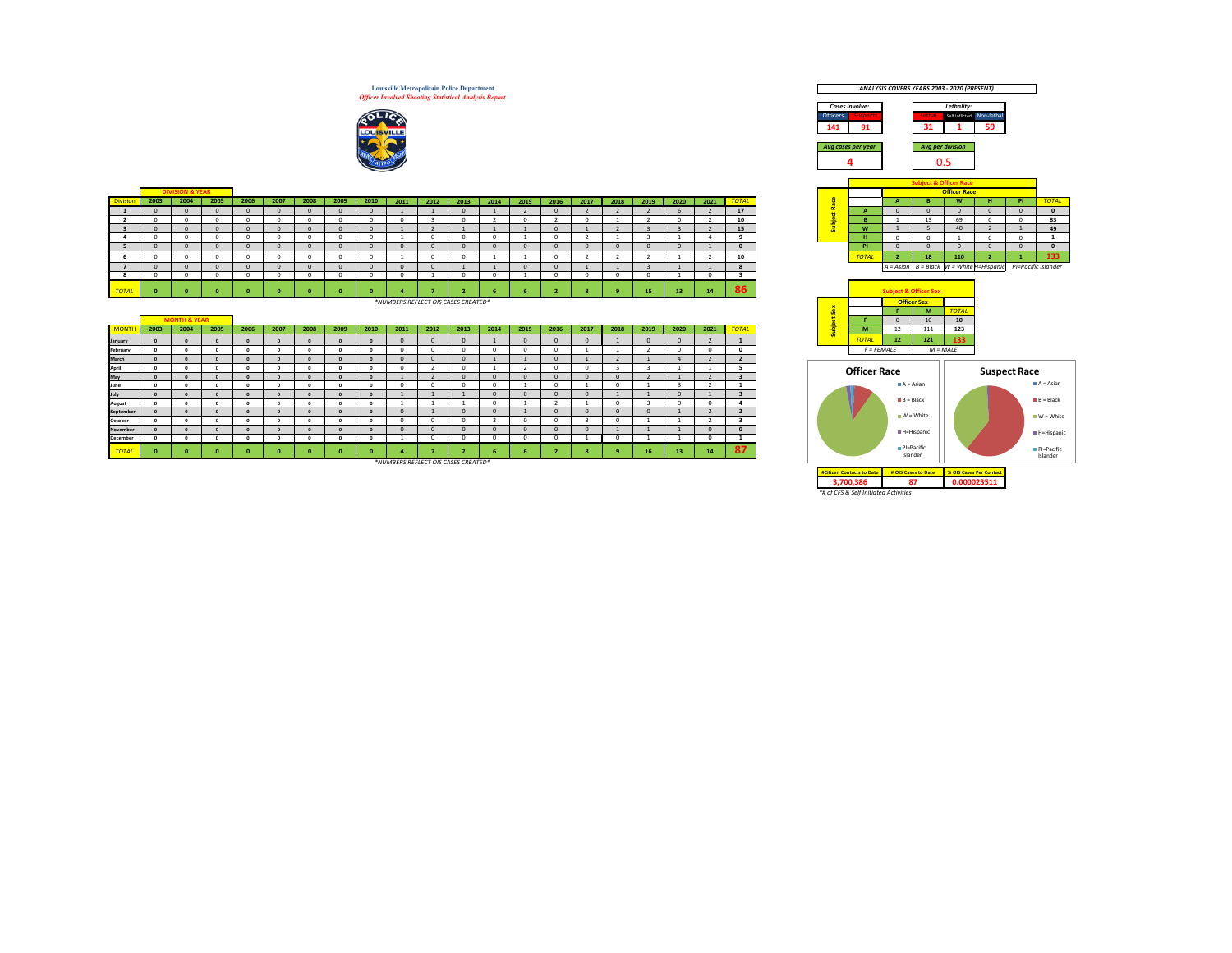|        | Incident #                  | <b>Date of Occurrence</b> |                | <b>Time of Occurrence</b> | <b>Address of incident</b>     | <b>Division</b><br><b>Beat</b> | <b>Investigation Type</b>                   | <b>Case Status</b> |                         |                                                 | <b>Suspect Info</b>        |    |              |         |                                                                                                                          |                                       | <b>Officer Info</b>        |                                  |                                                                   |                                                                                                  | Lethal Y/N   | <b>Narrative</b>                                                                                                                                                                                                                                                                                                                                                                                                                                                                                                                                                                                                                                                                                                                                                                                                                                                                                                                                                                   |
|--------|-----------------------------|---------------------------|----------------|---------------------------|--------------------------------|--------------------------------|---------------------------------------------|--------------------|-------------------------|-------------------------------------------------|----------------------------|----|--------------|---------|--------------------------------------------------------------------------------------------------------------------------|---------------------------------------|----------------------------|----------------------------------|-------------------------------------------------------------------|--------------------------------------------------------------------------------------------------|--------------|------------------------------------------------------------------------------------------------------------------------------------------------------------------------------------------------------------------------------------------------------------------------------------------------------------------------------------------------------------------------------------------------------------------------------------------------------------------------------------------------------------------------------------------------------------------------------------------------------------------------------------------------------------------------------------------------------------------------------------------------------------------------------------------------------------------------------------------------------------------------------------------------------------------------------------------------------------------------------------|
|        |                             | Month Day                 |                |                           |                                |                                |                                             |                    |                         | Race Sex Age Ethnicity W                        |                            |    |              |         |                                                                                                                          |                                       |                            |                                  |                                                                   | Race Sex Age Ethnicity Years of Service                                                          |              |                                                                                                                                                                                                                                                                                                                                                                                                                                                                                                                                                                                                                                                                                                                                                                                                                                                                                                                                                                                    |
|        | 21-002 80-21-000095         | January                   | $\overline{1}$ | 1000 AM                   | Manslick Road // Gagel Avenue  | $\overline{\mathbf{3}}$        | OIS                                         | Oper               | Daniel Kappesser        | W                                               | M                          | 33 | $\cup$       | Firearm | <b>Reymart Relos</b>                                                                                                     |                                       | M                          | 30                               | $\cup$                                                            | 4 months                                                                                         |              | Third Division Officers were dispatched to the gas<br>station in the area of 3rd Street and Arnoldtown Road<br>on a suspicious vehicle. Officers located the vehicle<br>and determined it was stolen. When approached the<br>vehicle fled leading officers on a pursuit. During the<br>course of the pursuit the subject fired at pursuing<br>officers in the lead vehicle, the passenger in the<br>marked LMPD cruiser returned fire. No one was<br>struck or sustained any injuries.                                                                                                                                                                                                                                                                                                                                                                                                                                                                                             |
|        | 21-007 80-21-004120 January |                           | 21             | 0200 AM                   | I-65 South MM128               | $\overline{7}$                 | OIS (Att. Murder Police) Transferred to FBI |                    | Unknown                 |                                                 |                            |    | $\cup$       | Firearm | Jonathan Haywood                                                                                                         | B                                     | M                          | 45                               | $\cup$                                                            | 7                                                                                                | N            | While off-duty and driving in an unmarked police<br>vehilce along I-65 South, Det. Haywood observed a<br>vehicle driving in a suspicious and appeared to be<br>following him. Det. Haywood switched lanes at the<br>last second and occupants from the suspicious vehicle<br>fired several shots at Det. Haywood at which point he<br>lost control of his vehicle and crashed into the center<br>median. The suspect then circled back traveling I-65<br>North stopped and fired mutliple shots at the vehicle<br>again.                                                                                                                                                                                                                                                                                                                                                                                                                                                           |
|        | 21-017 80-21-013322 March   |                           | $\alpha$       | 1440 PM                   | 4700 Block Champions Trace     | -6                             | OIS                                         | KSP/Onen           | Darrell Browning        | <b>W</b>                                        | M                          | 32 | $\mathbf{u}$ | Firearm | Michael Crowe                                                                                                            | W                                     | M                          | 28                               | $\mathbf{U}$                                                      | $\overline{3}$                                                                                   | N            | Seventh Division Officers attempted to stop a stolen<br>vehicle near Preston & Outer Loop. The stolen vehicle<br>fled striking multiple vehicles in the process. The<br>stolen vehicle then led officers on a pursuit. The<br>suspect bailed from the vehicle in a Walmart parking<br>lot and fled on foot through the store. Officers<br>observed the suspect running through the rear<br>parking lot with a handgun. A police vehicle contacted<br>the suspect knocking him to the ground. The suspect<br>fired mutliple shots at officers striking a police vehicle.<br>Officer Crowe then returned fire striking the suspect<br>multiple times.                                                                                                                                                                                                                                                                                                                                |
|        | 21-018 80-21-013729         | March                     | $11\,$         | 1430 PM                   | 1 Maple Court                  | $\sqrt{4}$                     | OIS                                         | KSP/Open           | Bryan Beach             |                                                 | M<br>R M                   | 26 | $\cup$       | Knife   | Michael Conner<br>Galen Hinshaw                                                                                          | w<br>W                                | M<br>M                     | 37<br>32                         | $\cup$<br>$\cup$                                                  | $\overline{9}$<br>$6 \overline{6}$                                                               | ${\sf N}$    | Suspect fled on foot from LED Arson Squad<br>Investigators when told he was being arrested. Arson<br>Investigators requested assistance from LMPD with<br>the foot pursuit. IMPD Officers located the suspect<br>armed with a knife, the suspect held the knife against<br>his throat, the suspect refused to comply with<br>commands to put down the knife and surrender.<br>Officers deployed mutliple taser cartridges as well as<br>pepperballs which were all ineffective. The suspect<br>then charged at Officer Conner knocking him to the<br>ground. While on the ground the suspect attempted<br>to stab Officer Conner with the knife. Officer Conner<br>knocked the suspect to the ground and they<br>continued to struggle on the ground. Officer Conner<br>and Officer Hinshaw fired their weapons striking the<br>suspect multiple times. The suspect then threw the<br>knife on the ground and complied. Officers provided<br>immediate aid to the wounded suspect. |
| 21-021 |                             |                           | $13\,$         | 0030 AM                   | 2323 W. Muhammad Ali Blvd      | $\overline{1}$                 | OIS (Att. Murder Police)                    | Open               | <b>Trevelle Barbour</b> | B<br>$\,$ B $\,$<br>R<br>$\mathsf{R}$<br>B<br>B | M<br>M<br>M<br>M<br>M<br>M | 30 | $\cup$       | Firearm | Chase Barnett<br><b>Bianca Chambers</b><br>Shane Denton<br><b>Timothy Huber</b><br>Benjamin Martin<br><b>Tyler Story</b> | w<br>$\mathbf{B}$<br>W<br>W<br>w<br>w | M<br>F<br>M<br>M<br>M<br>M | 27<br>37<br>27<br>39<br>25<br>23 | $\cup$<br>$\cup$<br>$\cup$<br>$\cup$<br>$\cup$<br>$\overline{11}$ | 5<br>6<br>$\overline{\mathbf{3}}$<br>$\overline{\mathbf{3}}$<br>$\overline{2}$<br>$\overline{1}$ | $\mathbb{N}$ | LMPD First Division Officers responded to a reported<br>domestic violence incident at the location. As officers<br>approached the house the suspect fired multiple shots<br>at police. Officers set a perimeter and additional shots<br>were fired. SWAT / HNT units responded to the<br>location. After extensive attempts to contact the<br>suspect were made with no response entry was made<br>into the house. The suspect was found deceased<br>inside the residence from an apparent self-inflicted<br>gunshot wound. No LMPD Officers returned fire<br>during the incident.                                                                                                                                                                                                                                                                                                                                                                                                 |
|        | 21-023 80-21-025781         | May                       | 7              | 1300 PM                   | Dr. W. J. Hodge // Garland Ave | $\overline{2}$                 | OIS<br>OIS (Att. Murder Police)             | Open               | Mark Calloway           | $\mathsf{R}$<br>$B$ $B$                         | <b>M</b>                   | 22 | $\cup$       | Firearm | Jacob Kerger<br>Josh Arnwine                                                                                             | W<br>B.                               | M                          | 33                               | $\cup$<br>M 27 U                                                  | $\overline{\mathbf{3}}$<br>5                                                                     | N            | Officers observed a car matching a BOLO and<br>confirmed it was a stolen vehicle. Officers attempted<br>to conduct a traffic stop and the vehicle fled. Officers<br>followed the vehicle, the front passenger exited the<br>vehicle armed with a handgun and fled on foot.<br>Officers pursued the armed suspect on foot. During<br>the foot pursuit the suspect fired multiple rounds at<br>officers. Back up officers arrived in the area and<br>confronted the susepct who pointed the weapon at<br>the officer. The officer fired his weapon multiple<br>times. The suspect then surrendered and was taken<br>into custody. No officers or suspects were injured<br>during the incident.                                                                                                                                                                                                                                                                                       |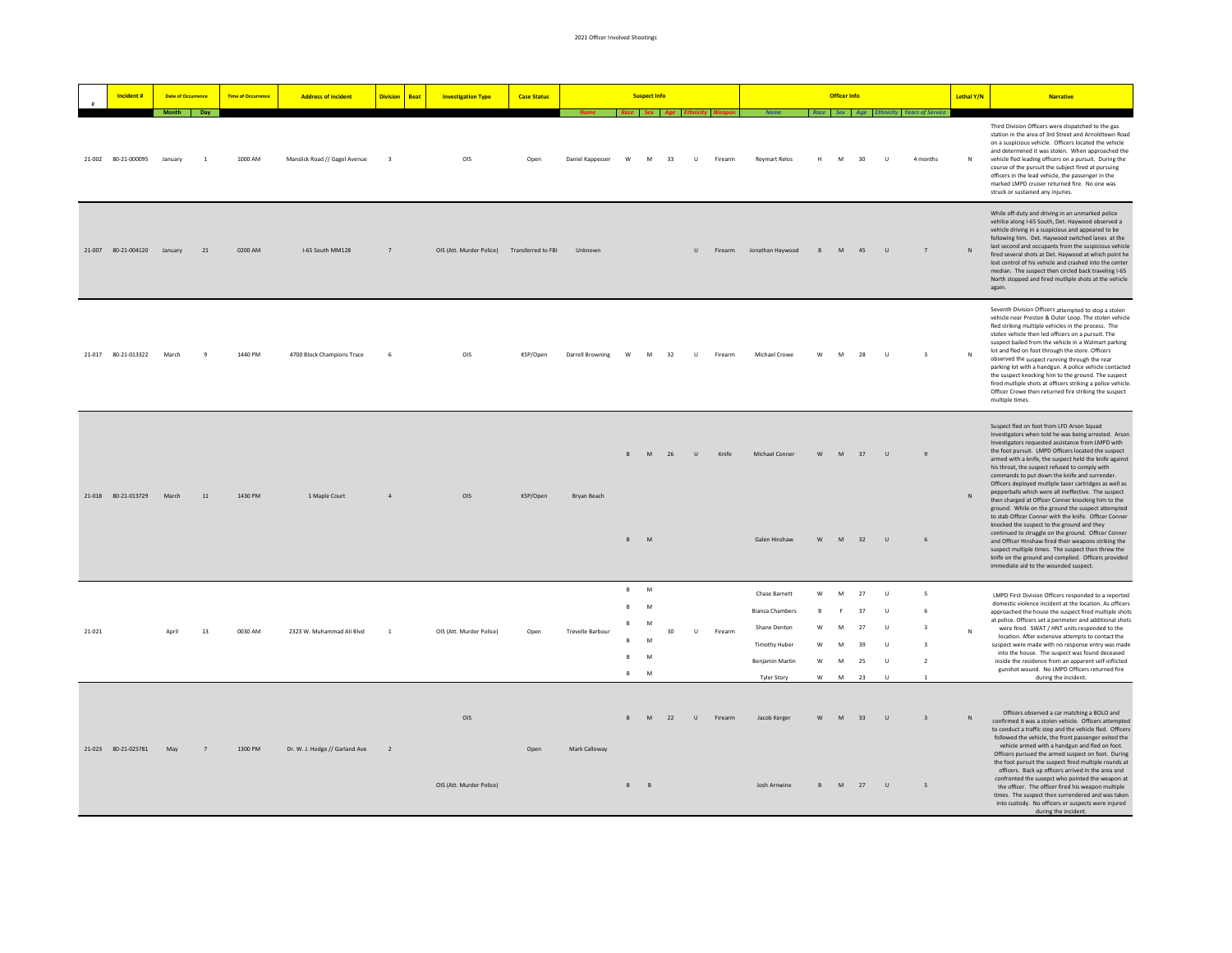|  | Incident #                    | <b>Date of Occurrence</b> |              | <b>Time of Occurrence</b> | <b>Address of incident</b>                  | <b>Division</b><br><b>Beat</b> | <b>Investigation Type</b>                    | <b>Case Status</b> |                                    |        | <b>Suspect Info</b> |              |         |                                                     |                      | <b>Officer Info</b> |          |                  |                                            | Lethal Y/N   | <b>Narrative</b>                                                                                                                                                                                                                                                                                                                                                                                                                                                                                                                                                                                                                                                                                                         |
|--|-------------------------------|---------------------------|--------------|---------------------------|---------------------------------------------|--------------------------------|----------------------------------------------|--------------------|------------------------------------|--------|---------------------|--------------|---------|-----------------------------------------------------|----------------------|---------------------|----------|------------------|--------------------------------------------|--------------|--------------------------------------------------------------------------------------------------------------------------------------------------------------------------------------------------------------------------------------------------------------------------------------------------------------------------------------------------------------------------------------------------------------------------------------------------------------------------------------------------------------------------------------------------------------------------------------------------------------------------------------------------------------------------------------------------------------------------|
|  |                               | Month Day                 |              |                           |                                             |                                |                                              |                    | Name Race Sex Age Ethnicity Weapon |        |                     |              |         | <b>Name</b> Race Sex Age Ethnicity Years of Service |                      |                     |          |                  |                                            |              |                                                                                                                                                                                                                                                                                                                                                                                                                                                                                                                                                                                                                                                                                                                          |
|  | 21-030 80-21-030765           | May                       | 30           | 0940 AM                   | 3607 Georgetown Place                       | $\Lambda$                      | OIS                                          | Open               | Ryan Bernal                        | w<br>w | M<br>32<br>M        | $\cup$       | Firearm | <b>Brenton Woodford</b><br><b>Chase Barrett</b>     | $\overline{B}$<br>PI | M<br>M              | 27<br>29 | $\cup$<br>$\cup$ | $\overline{\phantom{a}}$<br>$\overline{1}$ |              | While on patrol officers observed a vehicle suspected<br>to be stolen. Officers approached the stolen vehicle<br>and the driver of the vehicle fled the location.<br>Officers pursued after the stolen vehicle and located it<br>one block away abandoned. Officers continued after<br>the suspect in a foot pursuit. Officers located and<br>confronted the suspect who pulled out a handgun and<br>held it to his own head. The suspect refused to<br>comply with verbal directions to drop the handgun<br>and to surrender. The suspect pointed the handgun<br>in the direction of the officers who immediately fired<br>The suspect was struck multiple times and<br>subsequently died as a results of his injuries. |
|  |                               |                           |              |                           |                                             |                                |                                              |                    |                                    | w      | ${\sf M}$           |              |         | Tucker Raifsnider                                   | W                    | M                   | 51       | $\cup$           | 11                                         | N            | Officers were dispatched on a trouble run involving a<br>subject reportedly armed with a handgun. Offciers<br>had received previous calls for service of subject<br>matching the same description who had been<br>reported firing a handgun into the air. Officers<br>located the subject who fled on foot disobeying verbal<br>commands to surrender. Officers pursued the<br>subject. During the course of the foot pursuit the                                                                                                                                                                                                                                                                                        |
|  | 21-038 80-21-036792           | lune                      | 25           | 1540                      | 3800 Block Fincastle Road                   | 6                              | OIS (Att. Murder Police)                     | Open               | Steven Downs                       | W      | M                   | $\mathbf{U}$ | Firearm | Katie Gausepohl                                     | W                    | F                   | 34       | $\cup$           | $\overline{4}$                             |              | suspect fired multiple shots at pursuing officers. The<br>suspect ran into a wooded area and a perimeter was<br>created. Canine Units assisted by SWAT were able to<br>locate the suspect. The suspect refused to obey<br>commands to surrender and the canine unit dog was<br>released. The suspect sustained multiple dog bites<br>and was transported to the Hospital for treatment.<br>Upon release from the hospital the subject was<br>booked into Metro Corrections.                                                                                                                                                                                                                                              |
|  | 21-040 80-21-037908           | June                      | 30           | 1620                      | Dixie Hwy // Ralph Avenue                   | $\overline{2}$                 | OIS (Att. Murder Police)                     | Open               | <b>Unknown Suspects</b>            |        |                     | U            | Firearm | Joseph Vidourek                                     | W                    | M                   | 37       | $\cup$           | $11\,$                                     |              | While conducting an investigation in an unmarked<br>patrol vehicle, Det. Vidourek was stopped at traffic<br>light at Dixie HWY & Ralph Ave. A sedan travelling S/B<br>on Dixie Hwy slowed down and unknown occupant(s)<br>opened fire on the vehicle stopped at the light in front<br>of Det. Vidourek. Both vehicles were struck and<br>disabled by the damage from gunfire. The suspect<br>vehicle continued S/B on Dixie Hwy fleeing the scene.<br>There were no reported injuries.                                                                                                                                                                                                                                   |
|  | 21-043 80-21-041239           | July                      | 16           | 0110 AM                   | 1487 Frankfort Avenue<br>(LMPD Impound Lot) | $\,1\,$                        | OIS (Att. Murder Police)                     | Open               | Jeremy Karlin                      | W<br>W | M<br>31<br>M        | $\cup$       | Firearm | <b>Brandon Linton</b><br>Jackson Evans              | w<br>W               | ${\sf M}$<br>M      | 27<br>29 | $\cup$<br>$\cup$ | $\overline{\mathbf{3}}$<br>$\overline{2}$  | $\mathbf{N}$ | The on-duty lot attendant at the LMPD Impound Lot<br>heard an audible vehicle alarm sound and saw a<br>shadowy figure on the lot and requested LMPD<br>respond. Officers arrived on scene and began<br>searching the lot when they were confronted by the<br>suspect who pointed a loaded shotgun at the officers.<br>Officers then discharged their weapons several times.<br>The suspect was not injuried by the gunfire and                                                                                                                                                                                                                                                                                           |
|  |                               |                           |              |                           |                                             |                                |                                              |                    |                                    | w      | M                   |              |         | Nathaniel Richardson                                | W                    | M                   | 28       | $\cup$           | $\overline{\mathbf{3}}$                    | $\mathbb{N}$ | surrendered at that point and was taken into custody.<br>Officers were dispatched to the listed location on<br>trouble run / possibly armed robbery call for service.<br>Upon arrival at the location officers were directed by<br>the complainant to a parked vehicle occupied by the<br>involved parties to the call for service. Officers had<br>the individuals exit the vehicle and began to<br>investigative the situation. During the course of the<br>investigation the suspect fled on foot from the                                                                                                                                                                                                            |
|  | 21-054 80-21-052828 September |                           | $\mathbf{R}$ | 0030 AM                   | 4577 S. 2nd St (Rear)                       | $\mathbf{A}$                   | OIS (Att. Murder Police)                     | Onen               | Camryn Crawford                    | w      | M<br>20             | $\mathbf{U}$ | Firearm | Carina Ansaldo                                      | H                    |                     | F 27     | $\cup$           | $\overline{2}$                             |              | location. Ofc. Richardson pursed the suspect and was<br>able to take him to the ground. The suspect refused to<br>follow verbal commands and became combative.<br>During the struggle, the suspect attempted to disarm<br>Officer Richardson. The suspect was able to draw<br>Officer Richardson's service weapon from the holster<br>enough to cause the weapon to discharge during the<br>struggle. Additional officers responded and the<br>suspect was taken into custody. Officer Richardson<br>sustained a dislocated shoulder and broken finger and<br>Officer Ansaldo was bitten by the suspect during his<br>arrest.                                                                                            |
|  | 21-055 80-21-052911 September |                           |              | 1230                      | 635 Industry Road<br>(LMPD Property Room)   | $\overline{a}$                 | OIS (Self-Inflicted Accidental<br>Discharge) | Open               | N/A                                |        |                     |              |         | Antoine Frve                                        | $\mathsf{R}$         | M                   | 51       | $\cup$           | 15                                         | $\mathbf{N}$ | While cleaning his service weapon the officer<br>mishandled the firearm causing it to accidentally<br>discharge striking himself in the stomach.                                                                                                                                                                                                                                                                                                                                                                                                                                                                                                                                                                         |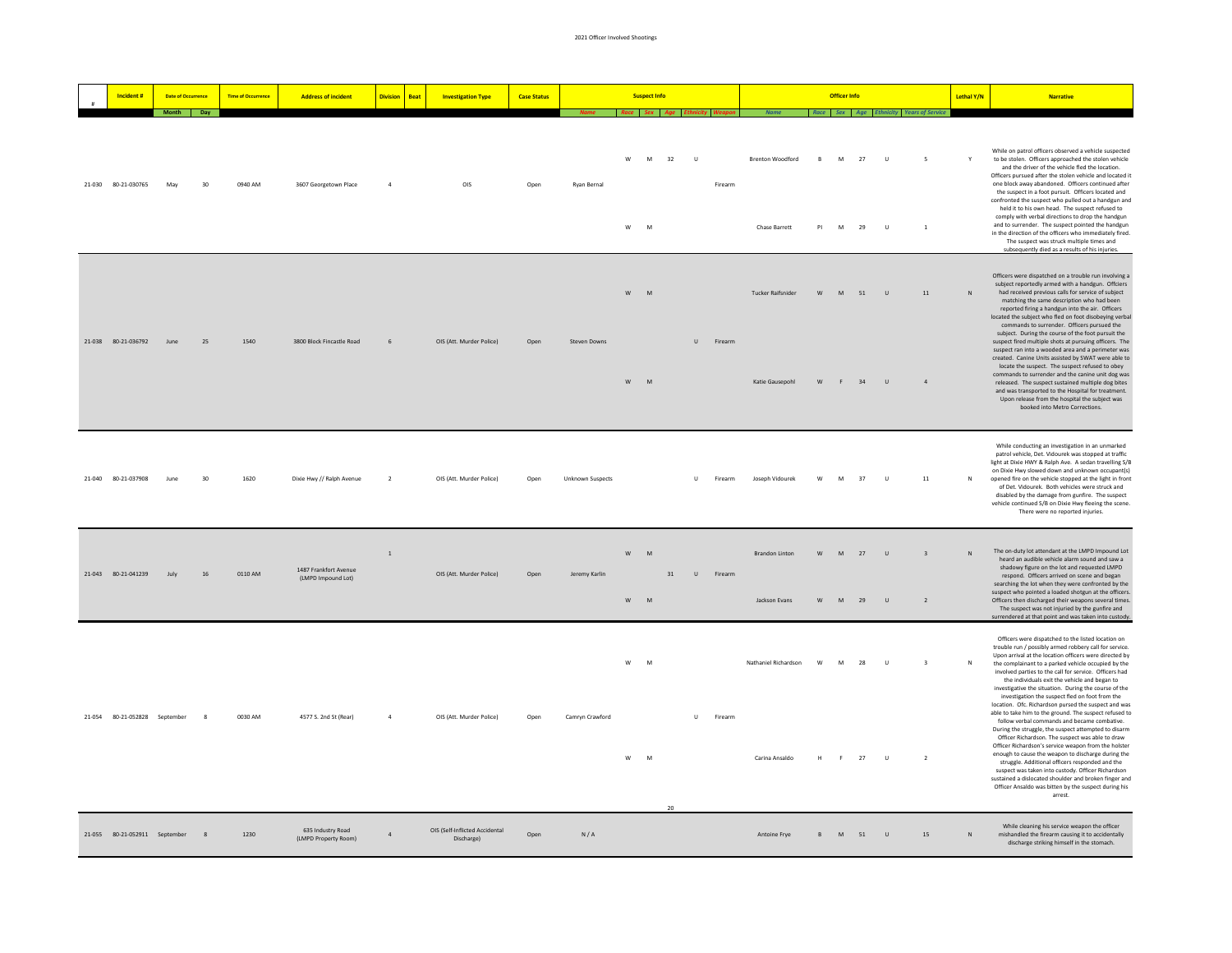|        | Incident #   | <b>Date of Occurrence</b> |     | <b>Time of Occurrence</b> | <b>Address of incident</b>     | <b>Division</b> | <b>Beat</b> | <b>Investigation Type</b> | <b>Case Status</b> |                      |              | <b>Suspect Info</b> |              |              |         |                       |   | <b>Officer Info</b> |    |              |                                         |    | Lethal Y/N | <b>Narrative</b>                                                                                                                                                                                                                                                                                                                                                                                                                                                                                |
|--------|--------------|---------------------------|-----|---------------------------|--------------------------------|-----------------|-------------|---------------------------|--------------------|----------------------|--------------|---------------------|--------------|--------------|---------|-----------------------|---|---------------------|----|--------------|-----------------------------------------|----|------------|-------------------------------------------------------------------------------------------------------------------------------------------------------------------------------------------------------------------------------------------------------------------------------------------------------------------------------------------------------------------------------------------------------------------------------------------------------------------------------------------------|
|        |              | Month                     | Day |                           |                                |                 |             |                           |                    | <b>Name</b>          |              |                     | Race Sex Age |              |         | <b>Name</b>           |   |                     |    |              | Race Sex Age Ethnicity Years of Service |    |            |                                                                                                                                                                                                                                                                                                                                                                                                                                                                                                 |
|        |              |                           |     |                           |                                |                 |             | OIS                       |                    |                      | $\mathbb{R}$ | M                   | 21           |              |         | Joseph Borst          |   |                     | 27 |              |                                         |    | N          | LMPD Third Division Ofcs were dispatched to an<br>apartment complex on Royal Gardens Court to<br>attempt to locate a suspect vehicle from a homicide<br>which occurred approximately 30 minutes prior. Ofcs<br>located the suspect vehicle and conducted a felony<br>stop. The driver of the vehilce failed to yeild or                                                                                                                                                                         |
| 21-067 | 80-21-063021 | October                   | 24  | 0030 AM                   | 1000 Block Royal Gardens Court |                 |             | OIS (Att. Murder Police)  | Open               | <b>Keyius Malone</b> | R.           | M                   | 21           | ш            | Vehicle | Sean Szpila           |   |                     | 49 |              |                                         | 16 |            | comply with ofcs commands to stop and began to flee<br>from the location in the vehicle. The suspect vehicle<br>struck Ofc. Szpila and his vehicle pinning him between<br>the two vehicles. The suspect continued toward Ofc.<br>Borst who fired multiple shots at the suspect vehicle.<br>The vehicle fled from the location and was later found<br>on the other side of the complex abandoned. There<br>were no reported injuries related to Ofc. Borst<br>discharge of his weapon.           |
|        |              |                           |     |                           |                                |                 |             | OIS                       |                    |                      | $\mathbb{R}$ | M                   | 37           |              |         | Timothy Lanham        | W | M                   | 50 | $\mathbf{u}$ | $\mathbf{q}$                            |    |            | LMPD Fiftth Division Ofcs were dispatched to the<br>location on a Domestic Violence call for service.<br>Officers were notified of a verbal altercation between                                                                                                                                                                                                                                                                                                                                 |
| 21-068 | 80-21-063021 | October                   | 26  | 0045 AM                   | 2511 River Bend Drive Apt. #11 | $\overline{5}$  |             |                           | Open               | Ivan Foster          | $\mathbb{R}$ | M                   | 37           | $\mathbf{u}$ | Firearm | Amber Andrade         |   |                     |    |              | $\overline{z}$                          |    |            | two occupants of the apartment and one of them was<br>reported to possess a firearm. Once on scene ofcs<br>seperated the parties and attempted to investigative<br>the matter. Ofcs attempted to de-escalate the suspect<br>who failed to comply with verbal directions to be<br>seated and stop moving. The suspect recovered a<br>handgun from clothing on a dresser and Ofc. Seabolt<br>began to struggle with the suspect over the gun.<br>During the struggle the suspect fired his weapon |
|        |              |                           |     |                           |                                |                 |             | OIS (Att. Murder Police)  |                    |                      |              |                     | M 37         |              |         | <b>Thomas Seabolt</b> |   |                     | 54 |              | $20+$                                   |    |            | striking Ofc. Seabolt's radio located on his hip<br>attached to his duty belt. The suspect then<br>threatened to kill Ofc. Seabolt trying to get the other<br>ofcs to drop their guns. Ofc. Lanham fired multiple<br>rounds at the suspect striking him several times<br>causing fatal injuries. Ofc Andrade attempted to fire<br>her handgun which malfunctioned and did not fire.                                                                                                             |

No officers were seriously injured.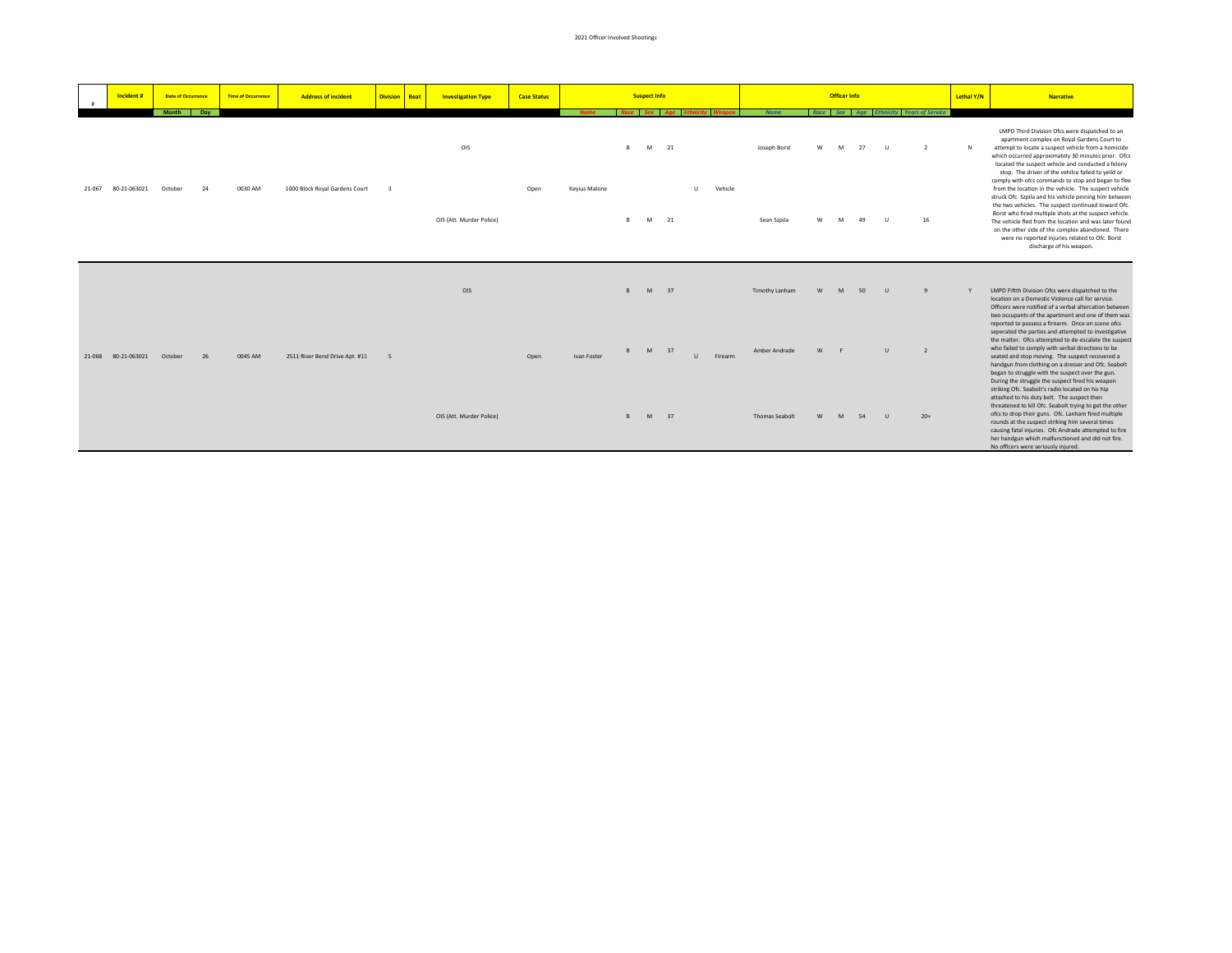|        | Incident#    |       | <b>Date of Occurrence</b> | <b>Time of Occurrence</b> | <b>Address of incident</b> | <b>Division</b>         | <b>Beat</b> | <b>Investigation Type</b> | <b>Case Status</b> |                     |                | <b>Suspect Info</b> |    |              |               |                       |      |            | <b>Officer Info</b> |                  |                         | Lethal Y/N   | <b>Narrative</b>                                                                                                                                                                                                                                                                                                                                                                                                                                                                                                                                             |
|--------|--------------|-------|---------------------------|---------------------------|----------------------------|-------------------------|-------------|---------------------------|--------------------|---------------------|----------------|---------------------|----|--------------|---------------|-----------------------|------|------------|---------------------|------------------|-------------------------|--------------|--------------------------------------------------------------------------------------------------------------------------------------------------------------------------------------------------------------------------------------------------------------------------------------------------------------------------------------------------------------------------------------------------------------------------------------------------------------------------------------------------------------------------------------------------------------|
|        |              | Month | Day                       |                           |                            |                         |             |                           |                    | <b>Name</b>         | Race           | <b>Sex</b>          |    |              | <b>Weapon</b> | <b>Name</b>           | Race | <b>Sex</b> | Aae                 | <b>Ethnicity</b> | <b>Years of Service</b> |              |                                                                                                                                                                                                                                                                                                                                                                                                                                                                                                                                                              |
|        |              |       |                           |                           |                            |                         |             |                           |                    |                     |                | M                   |    |              |               | Jon Mattingly         | W    | M          | 47                  | $\mathbf{H}$     | 19                      |              | Officers attempted to make entry into the residence during the<br>execution of a search warrant and were met by gunfire from                                                                                                                                                                                                                                                                                                                                                                                                                                 |
| 20-019 | 80-20-017048 | March | 13                        | 0043                      | 3003 Springfield Dr.       | $\overline{\mathbf{z}}$ |             | OIS                       | Open               | Kenneth Walker III  | $\mathbf{R}$   | M                   | 27 | $\mathbf{u}$ | Firearm       | <b>Brett Hankison</b> | W    | M          | 44                  | $\mathbf{H}$     | 17                      | Y            | within the residence. Multiple officers returned fire. One<br>subject was taken into custody and another subject was killed                                                                                                                                                                                                                                                                                                                                                                                                                                  |
|        |              |       |                           |                           |                            |                         |             |                           |                    |                     | $\blacksquare$ | M                   |    |              |               | Myles Cosgrove        | W    | M          | 42                  | <b>ALC</b>       | 14                      |              | during the incident.                                                                                                                                                                                                                                                                                                                                                                                                                                                                                                                                         |
|        |              |       |                           |                           |                            |                         |             |                           |                    |                     | W              | M                   |    |              |               | Nathaniel Lovewell    | W    | M          | 31                  | $\mathbf{U}$     |                         |              | Officers responded to a reported domestic violence run and<br>located the suspect who had fled from the location a short                                                                                                                                                                                                                                                                                                                                                                                                                                     |
| 20-020 | 80-20-017278 | March | 13                        | 2117                      | 8015 Blake Ln              |                         |             | OIS                       | Closed             | <b>Justin Riggs</b> | W              | M                   | 30 | $\mathbf{u}$ | $\mathbf{u}$  | Joseph Borst          | W    | M          | 26                  | $\mathbf{U}$     |                         | $\mathbf{v}$ | distance away. The suspect refused to comply with verbal<br>commands from officers and verbally threatened to shoot                                                                                                                                                                                                                                                                                                                                                                                                                                          |
|        |              |       |                           |                           |                            |                         |             |                           |                    |                     | W              | M                   |    |              |               | Rebecca Davis         | W    |            | 28                  | $\mathbf{U}$     |                         |              | officers then made a furtive jesture jerking as his waistband at<br>which point officers fired.                                                                                                                                                                                                                                                                                                                                                                                                                                                              |
|        |              |       |                           |                           |                            |                         |             |                           |                    |                     |                | M                   |    |              |               | <b>Brian Evanoff</b>  | W    | M          | 40                  | $\mathbf{U}$     | $\mathbf{q}$            |              | Officers attempted to take wanted felony suspect into custody at<br>which time suspect brandished a handgun and an officer fired at                                                                                                                                                                                                                                                                                                                                                                                                                          |
| 20-024 | 80-20-019370 | March | 25                        | 1630                      | 3030 Talisman Road         | 6                       |             | OIS                       | Open               | Byron Johnson       | $\mathbf{R}$   | M                   | 31 | $\mathbf{u}$ | Firearm       | Chad Stewart          | W    | M          | 41                  | $\mathbf{H}$     | 11                      | N            | the suspect. Suspect was able to flee location and led officers on<br>vehicle pursuit. Officers were able to surround suspect vehilce at                                                                                                                                                                                                                                                                                                                                                                                                                     |
|        |              |       |                           |                           |                            |                         |             |                           |                    |                     | R              | M                   |    |              |               | Michael Woodard       | W    | M          | 47                  | $\mathbf{U}$     | 17                      |              | whihc point suspect once again brandished a handgun while<br>exiting the vehicle at which point officers fired.                                                                                                                                                                                                                                                                                                                                                                                                                                              |
| 20-026 | 80-20-020215 | March | 30                        | 1206                      | 200 Block E. Grey Street   |                         |             | OIS                       | Closed             | Jessie Stringfield  | W              | M                   | 44 | $\cup$       | Firearm       | Michael Johnson       | W    | M          | 41                  | $\mathbf{U}$     | 11                      | $\mathbf{v}$ | Suspect was a known fugitve with outstanding bench warrant and<br>was spotted in the area. Officers began canvassing the area and<br>located the suspect. An officer attempted to place the susepct<br>into custody and suspect actively resisted and fought with the<br>officer. During the altercation the suspect pulled out a handgun<br>from his waistband and backup officer fired at the suspect.                                                                                                                                                     |
| 20-030 | 80-20-023475 | April | 17                        | 1631                      | 2700 Block S. 7th Street   | $\Lambda$               |             | OIS                       | Open               | Kendrick Holloway   |                | M                   | 42 | $\mathbf{u}$ | Firearm       | Joseph Tapp           | W    | M          | 48                  | $\mathbf{H}$     | 12                      | N            | As part of an on-going narcotics investigation Officer observed<br>the suspect leave from a known drug location which was under<br>surveillance. Officer conducted a traffic stop of the suspect<br>vehicle. During the traffic stop the suspect fled from the location<br>and the officer was able to climb into the back of the truck. As<br>the truck was speeding down the road the officer fired one shot<br>into the vehicle. The suspect stopped the vehicle and<br>surrendered at that point. A gun was recovered during a search<br>of the vehicle. |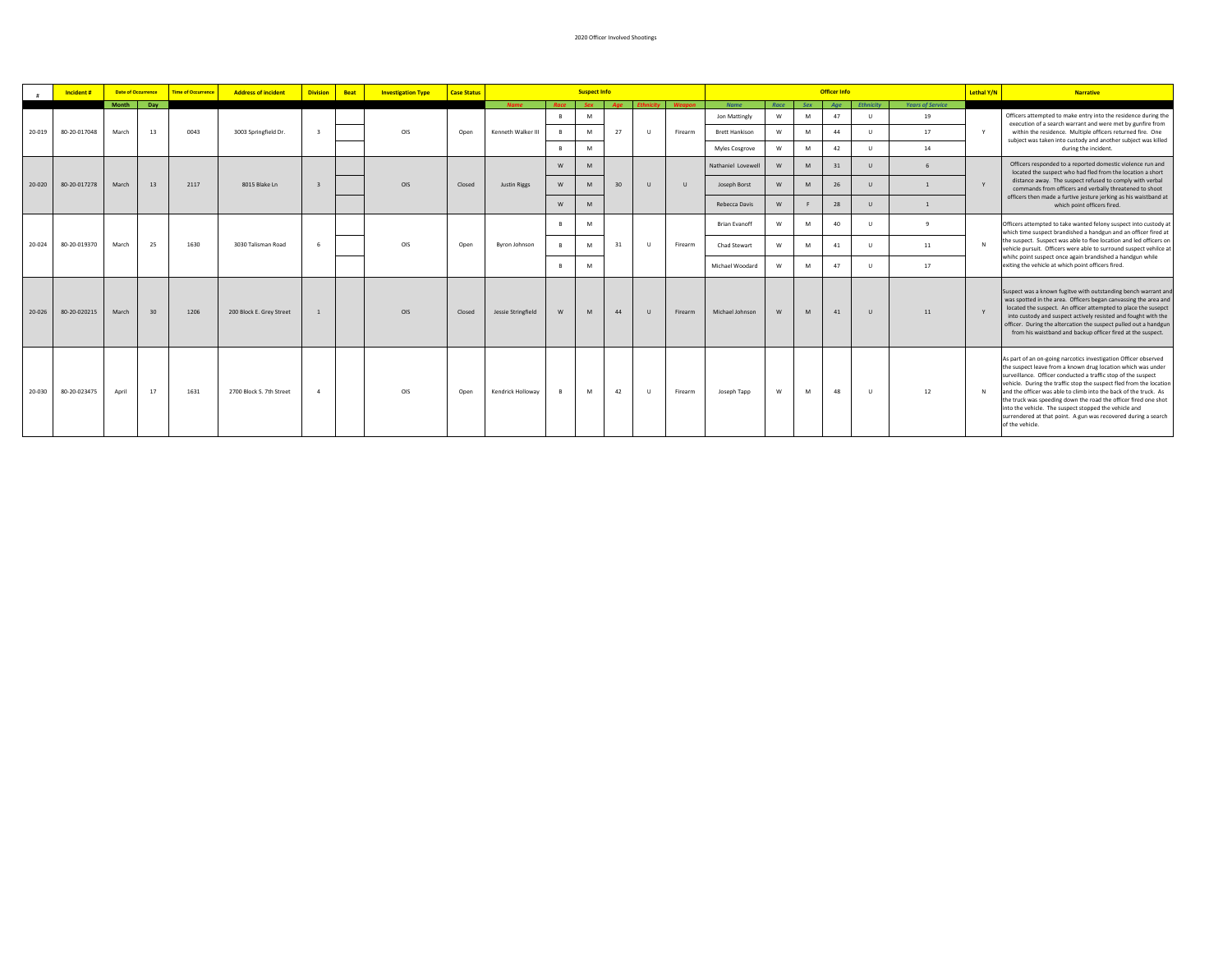|        | Incident #   | <b>Date of Occurrence</b> |                         | <b>Time of Occurrence</b> | <b>Address of incident</b>  | <b>Division</b> | Beat | <b>Investigation Type</b> | <b>Case Status</b> |                  |              | <b>Suspect Info</b>                                                                                        |    |                        |         |                        |               |                                                                                                            | <b>Officer Info</b> |                        |                         | Lethal Y/N | <b>Narrative</b>                                                                                                                                                                                                                                                                                                                                                                                                                                                                                                                                                                                                                                                                                                                                                  |
|--------|--------------|---------------------------|-------------------------|---------------------------|-----------------------------|-----------------|------|---------------------------|--------------------|------------------|--------------|------------------------------------------------------------------------------------------------------------|----|------------------------|---------|------------------------|---------------|------------------------------------------------------------------------------------------------------------|---------------------|------------------------|-------------------------|------------|-------------------------------------------------------------------------------------------------------------------------------------------------------------------------------------------------------------------------------------------------------------------------------------------------------------------------------------------------------------------------------------------------------------------------------------------------------------------------------------------------------------------------------------------------------------------------------------------------------------------------------------------------------------------------------------------------------------------------------------------------------------------|
|        |              | Month Day                 |                         |                           |                             |                 |      |                           |                    |                  |              |                                                                                                            |    | Race Sex Age Ethnicity |         | Name                   |               |                                                                                                            |                     | Race Sex Age Ethnicity | <b>Years of Service</b> |            |                                                                                                                                                                                                                                                                                                                                                                                                                                                                                                                                                                                                                                                                                                                                                                   |
| 20-038 | 80-20-029348 | May                       | 19                      | 0140                      | 6900 Block Bardstown Road   | 7               |      | OIS                       | Open               | Decedric Binford | $\mathsf{B}$ | $\mathsf{M}% _{T}=\mathsf{M}_{T}\!\left( a,b\right) ,\ \mathsf{M}_{T}=\mathsf{M}_{T}\!\left( a,b\right) ,$ | 18 | $\cup$                 | Firearm | Patrick Dahlgren       | ${\sf W}$     | $\mathsf{M}% _{T}=\mathsf{M}_{T}\!\left( a,b\right) ,\ \mathsf{M}_{T}=\mathsf{M}_{T}\!\left( a,b\right) ,$ | 39                  | $\sf U$                |                         | $\,$ N     | While on routine patrol officers observed the suspect seated in a<br>vehicle which was blocking the roadway. As officers approached<br>the vehicle they could smell a strong odor of mariunana omitting<br>from the vehicle. Subsequently an unknown amount of<br>marijuana was observed in plain veiw inside the vehicle. The<br>suspect complied when asked to exit the vehicle by officers.<br>During the initial contact the suspect requested to retrieve items<br>from within the vehicle. Upon being granted permission to dp<br>so, the suspect retrieved a handgun from the vehicle. A breif<br>physical altercation ensued between the suspect and Officer                                                                                              |
|        |              |                           |                         |                           |                             |                 |      |                           |                    |                  | B            | M                                                                                                          |    |                        |         | <b>Trevor Troutman</b> | ${\sf W}$     | $\mathsf{M}% _{T}=\mathsf{M}_{T}\!\left( a,b\right) ,\ \mathsf{M}_{T}=\mathsf{M}_{T}\!\left( a,b\right) ,$ | 25                  | $\cup$                 | $\overline{2}$          |            | Dahlgren. During the altercation the suspect fired one shot<br>strking Officer Dahlgren in the right shoulder. The suspect then<br>fled on foot and as he did so he fired his weapon again at the<br>officers. The officers returned fire striking the suspect. The<br>suspect continued to flee another 100 yards before collapsing in<br>the street where he was taken into custody. The suspect's<br>veapon was recovered at the time he was taken into custody on<br>scene. WVS supported by phyiscal evidence at the scene<br>confirmed the suspect fired multiple times at the officers.                                                                                                                                                                    |
|        |              |                           |                         |                           |                             |                 |      |                           |                    |                  | $\mathsf{R}$ | ${\sf M}$                                                                                                  |    |                        |         | Austin Allen           | W             | M                                                                                                          | ${\bf 26}$          | $\cup$                 | $\mathbf{A}$            |            | LMPD Officers assisted by KY National Guardsmen responded to                                                                                                                                                                                                                                                                                                                                                                                                                                                                                                                                                                                                                                                                                                      |
|        |              |                           |                         |                           |                             |                 |      |                           |                    |                  | B            | M                                                                                                          |    |                        |         | Katie Crews            | W             | F.                                                                                                         | 27                  | $\cup$                 | $\overline{2}$          |            | area of S. 26th Street / Broadway to disperse a large crowd<br>congregating in violation of the Mayor's State of Emergency City<br>Curfew Order. Officers began to move through the crowd as well                                                                                                                                                                                                                                                                                                                                                                                                                                                                                                                                                                 |
| 20-042 | 80-20-032080 | June                      | <sup>1</sup>            | 0016                      | 600 Blk S. 26th Street      | $\overline{1}$  |      | OIS                       | Open               | David McAtee     | B            | ${\sf M}$                                                                                                  | 53 | $\cup$                 | Firearm | National Guardsman 1   | ${\sf W}$     | ${\sf M}$                                                                                                  | 24                  | $\cup$                 | N/A                     | Y          | as deploy pepper ball rounds to disperse the crowd. The suspect<br>then fired a handgun in the direction of LMPD Officers and<br>National Guard. The suspect then fired a second around at which                                                                                                                                                                                                                                                                                                                                                                                                                                                                                                                                                                  |
|        |              |                           |                         |                           |                             |                 |      |                           |                    |                  | B            | ${\sf M}$                                                                                                  |    |                        |         | National Guardsman 2   | W             | M                                                                                                          | 31                  | <b>U</b>               | N/A                     |            | point two LMPD Officers and two National Guardsmen returned<br>fire. The suspect sustained a fatal gunshot wound and died on<br>scene.                                                                                                                                                                                                                                                                                                                                                                                                                                                                                                                                                                                                                            |
| 20-043 | 80-20-032538 | June                      | $\overline{2}$          | 2000                      | 16807 Ash Glen Road         | $\,$ 8 $\,$     |      | OIS                       | Open               | Connor Grace     | ${\sf W}$    | $\mathsf{M}% _{T}=\mathsf{M}_{T}\!\left( a,b\right) ,\ \mathsf{M}_{T}=\mathsf{M}_{T}\!\left( a,b\right) ,$ | 25 | $\cup$                 | Firearm | Patrick Norton         | ${\sf W}$     | ${\sf M}$                                                                                                  | 30                  | $\sf U$                | $\overline{4}$          | $\,$ N     | Officers were dispatched to the location on a CIT / suicidal<br>person reported to be armed with a revolver. Officers arrived on<br>scene and learned from family the suspect had a history of past<br>suicide attempts and was currently in a suicidal state and may<br>attempt "suicide by cop". The suspect arrived on scene while<br>officers were present. Officers attempted to engage the subject<br>verbally, but he would not respond. The subject brandished a<br>handgun and handled the weapon in a dangerous manner<br>creating a risk of injury for neighboring residents, his family,<br>nimself, and officers. At which point Officer Norton discharged<br>his patrol rifle striking the suspect who sustained non-life-<br>threatening injuries. |
| 20-044 | 80-20-032582 | June                      | $\overline{\mathbf{3}}$ | 0130                      | 2500 Block W. Broadway      | $\overline{1}$  |      | OIS (Police Targeted)     | Open               | Unknown          |              |                                                                                                            |    |                        |         | Multiple Officers      |               |                                                                                                            |                     |                        |                         | N          | While patroling the West Broadway corridor related to civil<br>unrest and protest, the SWAT armored vehicle was shot at and<br>struck multiple times.                                                                                                                                                                                                                                                                                                                                                                                                                                                                                                                                                                                                             |
|        |              |                           |                         |                           |                             |                 |      |                           |                    |                  | $\mathsf{R}$ | $\mathsf{M}% _{T}=\mathsf{M}_{T}\!\left( a,b\right) ,\ \mathsf{M}_{T}=\mathsf{M}_{T}\!\left( a,b\right) ,$ |    |                        |         | Aubrey Gregory         | ${\mathsf W}$ | ${\sf M}$                                                                                                  | 45                  | $\cup$                 | 21                      |            | LMPD officers were conducting crowd control operations related<br>to the civil unrest in the area of Brook Street and East Broadway<br>where protestors had set fires and caused other property                                                                                                                                                                                                                                                                                                                                                                                                                                                                                                                                                                   |
| 20-065 | 80-20-056944 | September                 | 23                      | 2030                      | Brook Street // E. Broadway | $\overline{1}$  |      | OIS (Police Targeted)     | Open               | Larynzo Johnson  | $\mathbb{R}$ | M                                                                                                          | 26 | $\cup$                 | Firearm | Robinson Desroches     | B             | $\mathsf{M}% _{T}=\mathsf{M}_{T}\!\left( a,b\right) ,\ \mathsf{M}_{T}=\mathsf{M}_{T}\!\left( a,b\right) ,$ | 23                  | $\cup$                 | $\overline{1}$          | N          | damage and failed to disperse when warned and ordered to do<br>so. As LMPD Officers began to address the crowd the suspect<br>intentionally fired multiple rounds at police striking two officers.<br>The officers sustained non-life threatening injuries. The suspect<br>was observed by witnesses firing the handgun and when taken<br>into custody was found with the handgun in his possession.                                                                                                                                                                                                                                                                                                                                                              |
| 20-072 | 80-20-059473 | October                   | 6                       | 1610                      | 7227 Helen Avenue           | $\mathbf{R}$    |      | OIS (Police Targeted)     | Open               | Benjamin Beeler  | W            | ${\sf M}$                                                                                                  | 37 | $\cup$                 | Firearm | Multiple Officers      |               |                                                                                                            |                     |                        |                         | $\,$ N     | Officers responded to a report a subject firng mutliple shots<br>from an apartment. When officers arrived the subject continued<br>to fire multiple rounds striking landscape and structures naer the<br>officers. The subject jumped out of a second story apartemtn<br>window and was taken into custody. The subject was beleived to<br>be having a CIT event and claimed unknown persons had tried to<br>berak-in into his apartment and he was defending himself. The<br>subject was transported to UL EPS for treamtment then<br>transferred to LMDC.                                                                                                                                                                                                       |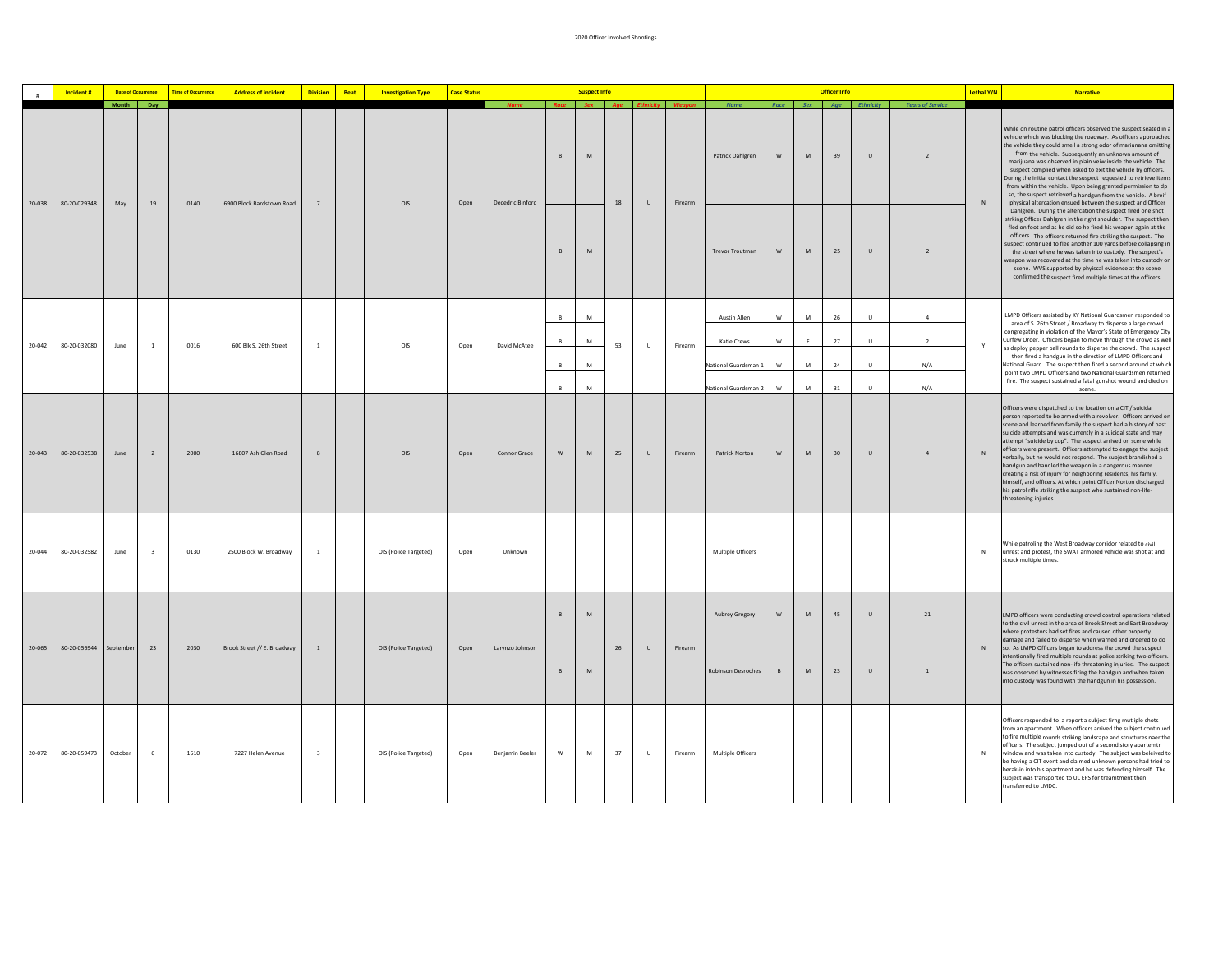|        | Incident#    |                          | <b>Date of Occurrence</b> | Time of Occurrence | <b>Address of incident</b> | <b>Division</b> | Beat | <b>Investigation Type</b> | <b>Case Status</b> |                              |           | <b>Suspect Info</b> |           |              |                          |                                     |           |                 | <b>Officer Info</b> |               |                         | Lethal Y/N | <b>Narrative</b>                                                                                                                                                                                                                                                                                                                                                                                                                                                          |
|--------|--------------|--------------------------|---------------------------|--------------------|----------------------------|-----------------|------|---------------------------|--------------------|------------------------------|-----------|---------------------|-----------|--------------|--------------------------|-------------------------------------|-----------|-----------------|---------------------|---------------|-------------------------|------------|---------------------------------------------------------------------------------------------------------------------------------------------------------------------------------------------------------------------------------------------------------------------------------------------------------------------------------------------------------------------------------------------------------------------------------------------------------------------------|
| 20-079 | 80-20-069790 | <b>Month</b><br>November | Day<br>22                 | 2215               | 2100 Block Gilligan Street |                 |      | OIS                       | Open               | <b>Name</b><br>Brian Thurman | Race<br>W | <b>Sex</b><br>M     | Age<br>49 | $\mathbf{H}$ | <b>Weapon</b><br>Vehicle | <b>Name</b><br><b>Harry Seeders</b> | Race<br>W | <b>Sex</b><br>M | 30                  | Age Ethnicity | <b>Years of Service</b> |            | Officer observed a stolen vehicle and initiated a traffic stop.<br>During the course of the stop a female passenger exited the<br>vehicle and the vehicle began to move in an effort to flee the<br>location. The vehicle struck the officer knocking him to the<br>ground. The officer then fired mutliple shots into the vehicel<br>striking the driver multiple times. The driver was transported to<br>the hospital where he died as a results of sustained injuries. |
| 20-083 | 80-20-072961 | December                 |                           | 1934               | 2200 Block of Cedar Street |                 |      | OIS (Police Targeted)     | Open               | Maurice Shackette            |           | M                   |           |              | Firearm                  | Shane Denton                        | W         | M               | 27                  |               |                         |            | Officers were conducting surveillance in the area related to a<br>wanted felony fugitive when a resident apporached the<br>unmarked vehicle and confronted the officers. The suspeect<br>then fired several shots causing the offciers to fear for their lives.<br>The subject ran into a nearby house and surrendered minutes                                                                                                                                            |
|        |              |                          |                           |                    |                            |                 |      |                           |                    |                              |           | M                   |           |              |                          | <b>Timothy Huber</b>                | W         | M               | 38                  |               |                         |            | later. No officers discharged their weapon during the incident.                                                                                                                                                                                                                                                                                                                                                                                                           |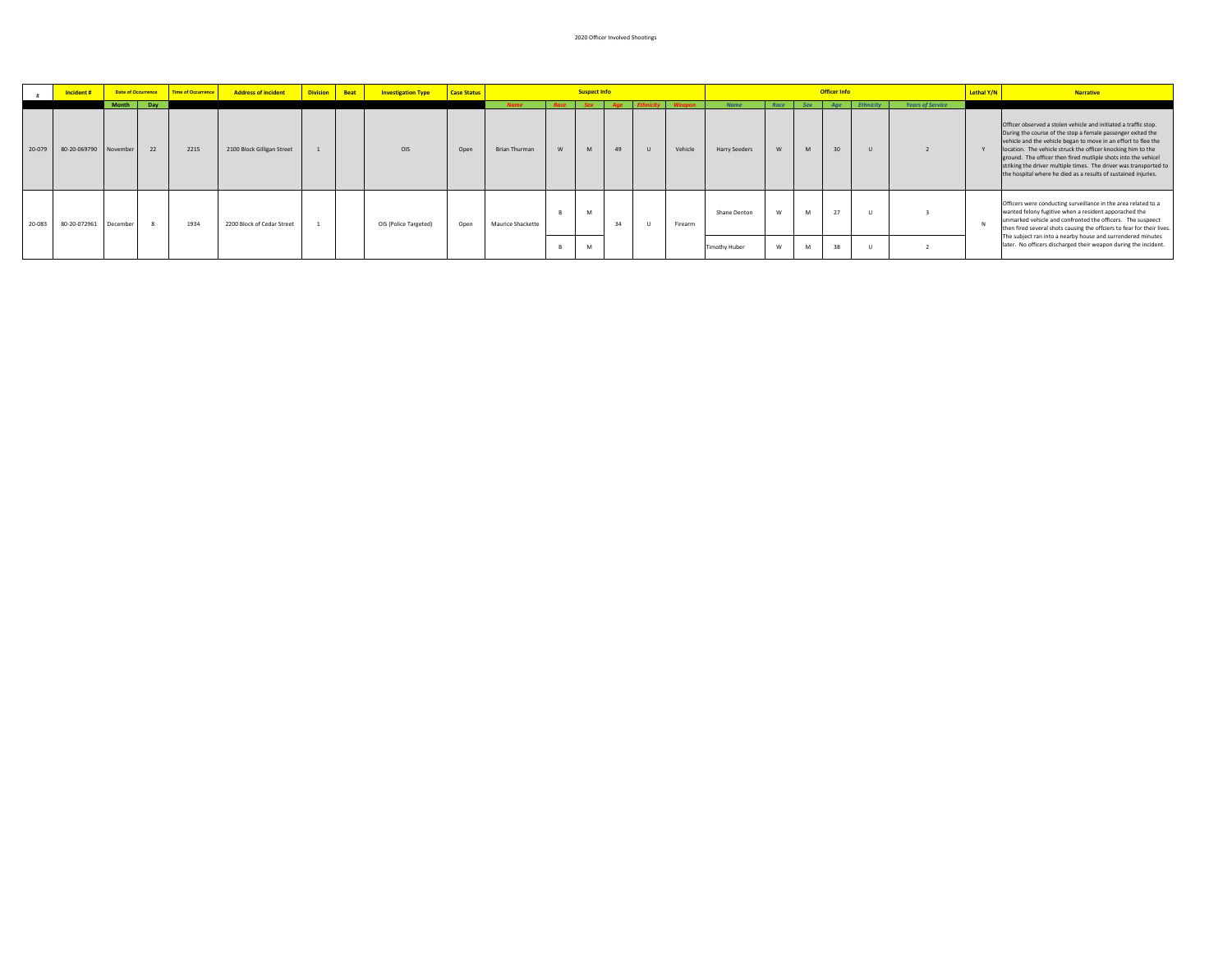|        | Incident#             | <b>Date of Occurrence</b> |      | <b>Time of Occurrence</b> | <b>Address of incident Division Beat</b> |                         | <b>Investigation Type</b> | <b>Case Status</b> |                            |          | <b>Suspect Info</b> |        |              |         |                          |          |     | <b>Officer Info</b> |                  |                         | Lethal Y/N  | <b>Narrative</b>                                                                                                                |
|--------|-----------------------|---------------------------|------|---------------------------|------------------------------------------|-------------------------|---------------------------|--------------------|----------------------------|----------|---------------------|--------|--------------|---------|--------------------------|----------|-----|---------------------|------------------|-------------------------|-------------|---------------------------------------------------------------------------------------------------------------------------------|
|        |                       | <b>Month</b>              | Day  |                           |                                          |                         |                           |                    | <b>Name</b>                |          | <b>Sex</b>          |        |              |         | <b>Name</b>              | Race     | Sex | Age                 | <b>Ethnicity</b> | <b>Years of Service</b> |             |                                                                                                                                 |
|        |                       |                           |      |                           | Rochelle Rd, and                         |                         |                           |                    |                            |          |                     |        |              |         |                          |          |     |                     |                  |                         |             | Officer was fired upon during the course of a traffic related stop/                                                             |
| 19-012 | 80-19-013914          | February                  | 24th | 3:50am                    | Smyrna Pkwy                              | $7^{\circ}$             | OIS                       | Open               | Eric S. Kessler            | W        | M                   | 19     | $\cup$       | Firearm | Scott Christman          | W        | M   | 29                  | $\mathbf{U}$     |                         | N           | pursuit.                                                                                                                        |
|        |                       |                           |      |                           |                                          |                         |                           |                    |                            |          |                     |        |              |         |                          |          |     |                     |                  |                         |             | Officer struck by vehicle during the course of a felony traffic stop.                                                           |
|        |                       |                           |      |                           |                                          |                         |                           |                    |                            |          |                     |        |              |         |                          |          |     |                     |                  |                         |             | Officer discharged her service weapon as a result of the suspect's                                                              |
| 19-013 | 80-19-014326          | February                  | 26th | 2:50am                    | 4600 Wattbourne Ln.                      | 6                       | OIS                       | Open               | Jordan Monahan             | W        | M                   | 20     | $\cup$       | Vehicle | Jada Grady               |          |     | 24                  | $\cup$           | $\mathbf{1}$            | N           | actions.                                                                                                                        |
|        |                       |                           |      |                           |                                          |                         |                           |                    |                            |          |                     |        |              |         |                          |          |     |                     |                  |                         |             | Officer discharged his weapon while attempting to arrest suspect                                                                |
|        |                       |                           |      |                           |                                          |                         |                           |                    |                            |          |                     |        |              |         |                          |          |     |                     |                  |                         |             | for multilpe felony warrants. Suspect used vehicle as weapon                                                                    |
|        |                       |                           |      |                           |                                          |                         |                           |                    |                            |          |                     |        |              |         |                          |          |     |                     |                  |                         |             | striking police vehilces nearly striking members of the LMPD                                                                    |
| 19-021 | 80-19-022059          | March                     | 28th | 12:40pm                   | 1423 Weyler Ave.                         | $\overline{a}$          | OIS                       | Open               | Daniel C. Allen            | W        | M                   | 27     | $\cup$       | Vehicle | <b>Tyler Holland</b>     | W        | M   | 31                  | $\mathbf{U}$     | 8vrs. 4m                | N           | Fugitive Unit.                                                                                                                  |
|        |                       |                           |      |                           |                                          |                         |                           |                    |                            |          |                     |        |              |         |                          |          |     |                     |                  |                         |             | Suspect fired a shotgun in the courtyard of 1208 Moore Ct. as                                                                   |
| 19-024 | 80-19-024302          | April                     | 6th  | 4:10pm                    | 1200 Block of Moore Ct.                  | $\overline{2}$          | OIS                       | Open               | <b>Melvin Carter</b>       | В.       | M                   | 33     | $\cup$       | Firearm | Anthony Garcia           | W        | M   | 33                  |                  | $\overline{3}$          |             | Officer arrived to dispatched call for service.                                                                                 |
|        |                       |                           |      |                           |                                          |                         |                           |                    |                            |          |                     |        |              |         |                          |          |     |                     |                  |                         |             |                                                                                                                                 |
|        |                       |                           |      |                           |                                          |                         |                           |                    |                            |          |                     |        |              |         |                          |          |     |                     |                  |                         |             |                                                                                                                                 |
| 19-025 | 80-19-025051          | April                     | 9th  | 3:08pm                    | 4500 Block of Gills Ct.                  |                         | OIS                       | Open               | Terry D. Davis Jr.         |          | M                   | 33     | $\mathbf{U}$ | Firearm | <b>William Mattingly</b> | W        | M   | 56                  | $\mathbf{U}$     | $20+$                   | Y           | Officers responded to 4516 Gills Ct. when they arrived they were                                                                |
|        |                       |                           |      |                           |                                          |                         |                           |                    |                            |          |                     |        |              |         |                          |          |     |                     |                  |                         |             | confronted by the suspect responsible for the shooting. Suspect                                                                 |
|        |                       |                           |      |                           |                                          |                         |                           |                    |                            |          |                     |        |              |         |                          |          |     |                     |                  |                         |             |                                                                                                                                 |
|        |                       |                           |      |                           |                                          |                         |                           |                    |                            |          | M                   |        |              |         | Michael Purcell          | W        | M   | 53                  |                  | 11                      |             | subsequently charged at the officers armed with a handgun. The<br>suspect sustained lethal injuries as a result of his actions. |
|        |                       |                           |      |                           |                                          |                         |                           |                    |                            | <b>B</b> |                     |        |              |         |                          |          |     |                     |                  |                         |             |                                                                                                                                 |
|        |                       |                           |      |                           |                                          |                         |                           |                    |                            |          |                     |        |              |         |                          |          |     |                     |                  |                         |             | 3rd Division officers responded to a purse snatching incident with a                                                            |
| 19-029 | 80-19-028008          | April                     | 20th | 10:21am                   | 5014 West Pages Ln.                      | $\overline{\mathbf{3}}$ | OIS                       | Open               | Juvenile                   | W        | M                   | 17     |              | Firearm | John Moore               | W        | M   | 26                  | $\mathbf{U}$     | $\overline{2}$          | N           | civilian pursuing the suspect. Suspect shot a civilian chasing him                                                              |
|        |                       |                           |      |                           |                                          |                         |                           |                    |                            |          |                     |        |              |         |                          |          |     |                     |                  |                         |             | and also shot at officers during foot pursuit.                                                                                  |
|        |                       |                           |      |                           |                                          |                         |                           |                    |                            |          |                     |        |              |         |                          |          |     |                     |                  |                         |             |                                                                                                                                 |
| 19-037 | 80-19-034590          | May                       | 15th | 10:24am                   | Watterson                                | Jefferstow              | OIS                       | Closed             | Duantez A Mitchell         |          | M                   | 30     | $\mathbf{u}$ | Vehicle | <b>Brvan Arnold</b>      | W        | M   | 45                  | $\mathbf{U}$     | $20+$                   |             | LMPD and J'town officers attempted to stop Duantez A. Mitchell in                                                               |
|        |                       |                           |      |                           | <b>Trail/Ruckriegel Pkwy</b>             |                         |                           |                    |                            |          |                     |        |              |         |                          |          |     |                     |                  |                         |             | relation to multiple business robberies. Mitchell rammed police                                                                 |
|        |                       |                           |      |                           |                                          |                         |                           |                    |                            |          |                     |        |              |         |                          |          |     |                     |                  |                         |             | vehicles and was shot and killed by Officer Bryan Arnold.                                                                       |
|        |                       |                           |      |                           |                                          |                         |                           |                    |                            |          |                     |        |              |         |                          |          |     |                     |                  |                         |             | While attempting to detain the suspects in relation to multiple                                                                 |
|        |                       |                           |      |                           |                                          |                         |                           |                    |                            |          |                     |        |              |         |                          |          |     |                     |                  |                         |             | thefts, Sgt. Drury was struck by the suspect vehicle as they fled.                                                              |
| 19-038 | 80-19-035697          | May                       | 19th | 0511am                    | Noah Dr./Cole Ave.                       | $\overline{z}$          | OIS                       | Open               | James Manning              | <b>B</b> | M                   | 18     | $\cup$       | Vehicle | Kenneth Drury            | W        | M   | 47                  | $\cup$           | 12                      | N           | Sgt. Drury suffered substsantial injury to his leg                                                                              |
|        |                       |                           |      |                           |                                          |                         |                           |                    | Tayyaun Johnson            | <b>B</b> | M                   | 19     |              |         |                          | <b>W</b> | M   |                     |                  |                         |             |                                                                                                                                 |
|        |                       |                           |      |                           |                                          |                         |                           |                    |                            |          |                     |        |              |         |                          |          |     |                     |                  |                         |             | while conducting mobile surveilance, Det. Codeys vehicle was shot                                                               |
| 19-048 | 80-19-044779          | June                      | 20th | 3:40 <sub>0</sub>         | 1400 Forest Drive                        | 6                       | OIS                       | Open               | <b>Timothy McAtee</b>      |          | M                   | 19     | $\mathbf{U}$ | Firearm | Jerry Codey              | W        | M   | 54                  | $\mathbf{U}$     | $20+$                   | N           | by unknown individuals                                                                                                          |
|        |                       |                           |      |                           |                                          |                         |                           |                    |                            |          |                     |        |              |         |                          |          |     |                     |                  |                         |             | Ofc. Straman suffered a head injury during a foot pursuit and                                                                   |
| 19-060 | 80-19-054440          | July                      | 26th | 0130am                    | 3600 W. Broadway                         | $\overline{1}$          | OIS                       | Open               | Unknown                    | <b>B</b> | M                   | $\cup$ | $\cup$       |         | Noah Straman             | w        | M   | 24                  | $\cup$           | 2 years                 | $\mathbb N$ | initially reported that he may have been shot                                                                                   |
|        |                       |                           |      |                           |                                          |                         |                           |                    |                            |          |                     |        |              |         |                          |          |     |                     |                  |                         |             | Espinoza fired on multiple officers while they attempted to serve                                                               |
| 19-063 | 80-19-058125          | August                    | 8th  | 2:30pm                    | 14302 Snowden Way                        | $\overline{3}$          | OIS                       | Open               | Jose Espinoza              | H        | M                   | 18     | $\cup$       | Firearm | Kelly Hanna              | W        | E   | 32                  | $\mathbf{U}$     | 4 years                 | N           | an arrest warrant on him at his home                                                                                            |
|        |                       |                           |      |                           |                                          |                         |                           |                    |                            |          |                     |        |              |         |                          |          |     |                     |                  |                         |             |                                                                                                                                 |
| 19-064 | 80-19-059529          | August                    | 13th | 9:30pm                    | 2641 Greenwood Ave                       | $\overline{z}$          | OIS                       | Open               | Anthony French Sr          | W        | M                   | 49     | $\cup$       | Firearm | Elzv                     |          | M   | 26                  |                  | 2 years                 |             | Suspect confronted officers a weapon at officers who had arrived                                                                |
|        |                       |                           |      |                           |                                          |                         |                           |                    |                            | W        | M                   |        |              |         | Alexander                | <b>W</b> | M   | 36                  |                  |                         |             | at residence on a domestic violence run                                                                                         |
|        |                       |                           |      |                           |                                          |                         |                           |                    |                            |          |                     |        |              |         |                          |          |     |                     |                  |                         |             | 7th Division officers were fired upon by Schock as the approached                                                               |
| 19-069 | 80-19-063441          | August                    | 28th | 2:31am                    | 8219 Minors Ln. # 220                    |                         | OIS                       | Open               | <b>Christopher Schock</b>  | W        | M                   | 46     | $\mathbf{u}$ | Firearm | <b>Multiple Officers</b> | <b>W</b> | M   | Varies              |                  | Varies                  | N           | his residence on a domestic violence run                                                                                        |
|        |                       |                           |      |                           |                                          |                         |                           |                    |                            |          |                     |        |              |         |                          |          |     |                     |                  |                         |             | Ofcs were fired upon by the suspect as they responded to his home                                                               |
| 19-078 | 80-19-075806          | October                   | 13th | 7:34am                    | 4821 St. Leo Place                       | $\overline{4}$          | OIS                       | Open               | Joseph Von Cannon          | W        | M                   |        | $\cup$       | Firearm | <b>Robert Ross</b>       |          | M   | 27                  | U                | 2 years                 | $\mathbb N$ | on a domestic trouble run                                                                                                       |
|        |                       |                           |      |                           |                                          |                         |                           |                    |                            |          |                     |        |              |         |                          |          |     |                     |                  |                         |             | Ofcs responding to active shooter at listed location was confronted                                                             |
|        |                       |                           |      |                           |                                          |                         |                           |                    | <b>Shelby Sinclair</b>     |          |                     |        |              |         | Alex Dugan/Patrick       |          |     |                     |                  |                         |             | by the armed subject firing at ofcs, ofcs retired fire causing the                                                              |
| 19-084 | 80-19-082698          | November                  | 7th  | 6:05pm                    | 520 N. 35th St.                          | <sup>1</sup>            | OIS                       | Open               | Gazaway                    | B        | M                   | 32     | $\cup$       | Firearm | Norton                   | W        | M   | 24/29               | $\cup$           | 2/3 years               |             | death of the armed subject.                                                                                                     |
|        |                       |                           |      |                           |                                          |                         |                           |                    |                            |          |                     |        |              |         |                          |          |     |                     |                  |                         |             |                                                                                                                                 |
|        |                       |                           |      |                           |                                          |                         |                           |                    |                            |          |                     |        |              |         |                          |          |     |                     |                  |                         |             | Officer Jason Maguire with the vehicle. Officer Maguire fired his                                                               |
| 19-097 | 80-19-094921 December |                           | 27th | $2:12$ pm                 | 700 Winkler Ave.                         | $\Lambda$               | OIS                       |                    | <b>Thomas Edwin Brooks</b> | B        | M                   | 40     | $\cup$       |         | Jason Maguire            | W        | M   | 41                  | $\mathbf{U}$     |                         | N           | service weapon in response to the suspect's actions.                                                                            |
|        |                       |                           |      |                           |                                          |                         |                           | Closed             |                            |          |                     |        |              | Firearm |                          |          |     |                     |                  | <b>3vears</b>           |             |                                                                                                                                 |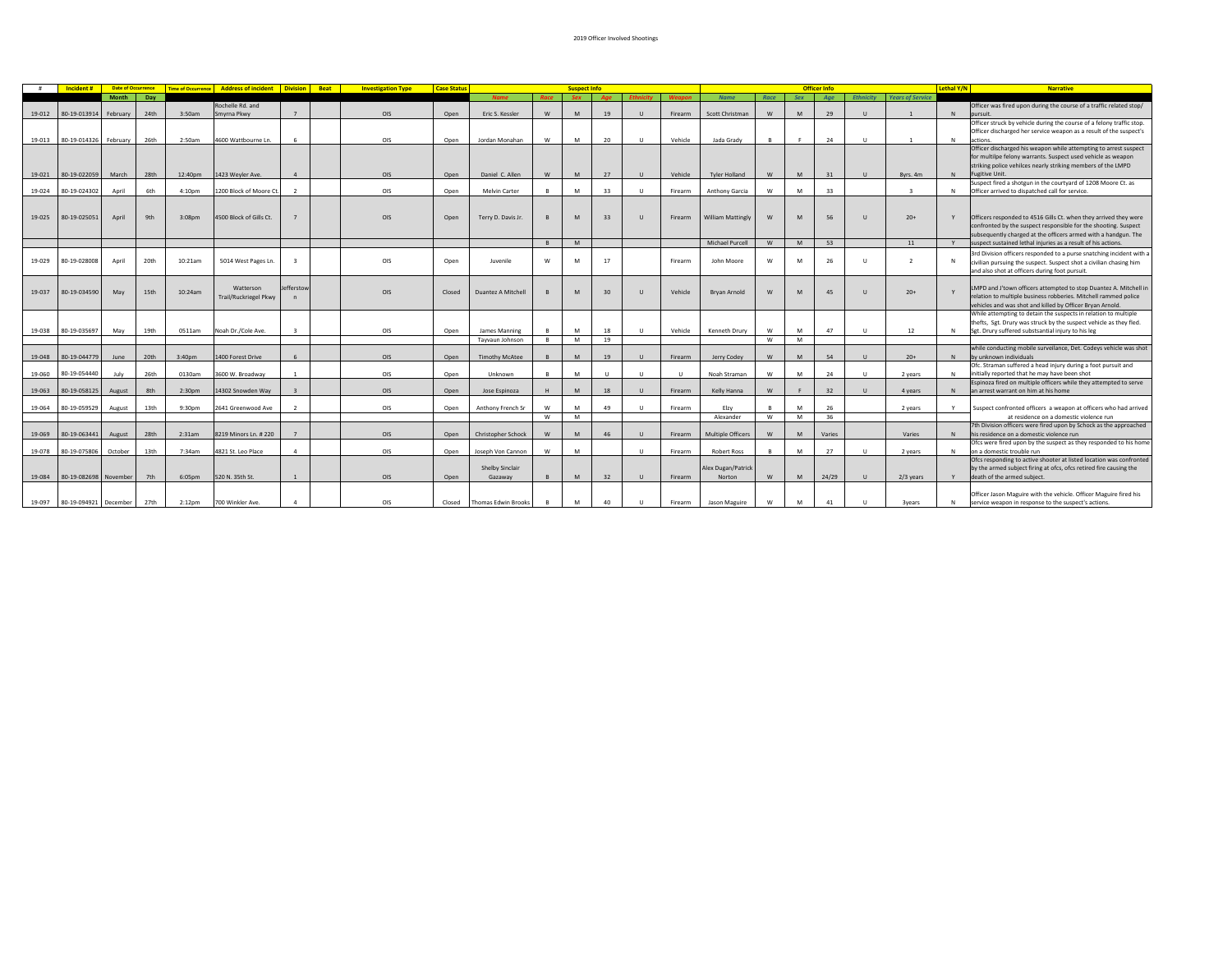| #      | Incident#               | <b>Date of Occurrence</b> |                         | <b>Time of Occurrence</b> | <b>Address of incident Division Beat</b> |                         |                | <b>Investigation Type</b>                | <b>Case Status</b> |                               |           | <b>Suspect Info</b> |           |             |                          |                                         |           |               | <b>Officer Info</b> |              |                                                     | Lethal Y/N | <b>Narrative</b>                                                                                                                                                                                                                                                                                                                                                                                                                                                                                                                                                                            |
|--------|-------------------------|---------------------------|-------------------------|---------------------------|------------------------------------------|-------------------------|----------------|------------------------------------------|--------------------|-------------------------------|-----------|---------------------|-----------|-------------|--------------------------|-----------------------------------------|-----------|---------------|---------------------|--------------|-----------------------------------------------------|------------|---------------------------------------------------------------------------------------------------------------------------------------------------------------------------------------------------------------------------------------------------------------------------------------------------------------------------------------------------------------------------------------------------------------------------------------------------------------------------------------------------------------------------------------------------------------------------------------------|
|        | 18-002 80-18-003751     | Month<br>January          | Day<br>15               | 2121                      | 6801 West Pages Lane                     |                         | -5             | SHOOTING INVESTIGATION - LMPD INVOLVED   | OPEN               | <b>Name</b><br>Herschel Brown | Race<br>B | Sex<br>M            | Age<br>60 | None        | <b>Weanon</b><br>Handgun | <b>Name</b><br>Christina Gaddis         | Race<br>W | Sex           | Age<br>30           | None         | <b>Ethnicity Years of Service</b><br>$\overline{z}$ | N          | On January 15, 2018 at approximately 2122 hours, off duty<br>LMPD Officer Christina Gaddis called 911 and stated her<br>neighbor shot at her. In the recorded call, the victim identified<br>the defendant as the suspect who shot at her, and stated the                                                                                                                                                                                                                                                                                                                                   |
|        |                         |                           |                         |                           |                                          |                         |                |                                          |                    |                               |           |                     |           |             |                          |                                         |           |               |                     |              |                                                     |            | suspect has been stalking her. The victim further advised she<br>returned fire after the suspect shot at her. Neither victim nor<br>the suspect were hit during the exchange of gunfire. The victim<br>recorded the majority of the incident on her cell phone<br>camera. In the video, the suspect is seen approaching the<br>victim with what appears to be a handgun protruding from his<br>jacket. The victim tells the suspect not to approach her and<br>that she is recording him. The suspect tells the victim two<br>times that he "is packing" before the gunfire begins. Officer |
| 18-008 | 80-18-008266 February 1 |                           |                         | 1344                      | Carey Ave/Derby Ave                      | 6                       |                | 4 SHOOTING INVESTIGATION - LMPD INVOLVED | OPEN               | Alexander Simpson             | <b>W</b>  | M                   |           | 32 None     | Handgun                  | Darrell Hyche                           | <b>W</b>  | M             | 51                  | None         | 11                                                  | Y          | Gaddis returns fire. Neither party was struck.                                                                                                                                                                                                                                                                                                                                                                                                                                                                                                                                              |
|        |                         |                           |                         |                           |                                          |                         |                |                                          |                    |                               |           |                     |           |             |                          |                                         |           |               |                     |              |                                                     |            | Detectives from LMPD were conducting a traffic stop on a<br>vehicle in which the listed suspect was a passenger. The listed<br>suspect opened fire on the detectives and struck Det. D. Hyche                                                                                                                                                                                                                                                                                                                                                                                               |
| 18-012 | 80-18-016432            | March                     | $\overline{\mathbf{3}}$ | 1309                      | 816 Cedar Grove Terrace                  | <sup>1</sup>            | <sup>1</sup>   | SHOOTING INVESTIGATION - LMPD INVOLVED   | <b>OPEN</b>        | Daniel Clark                  | W<br>W    | M<br>M              | 68        | None        | Handgun/Rifle            | <b>Brad Woolridge</b><br>Aaron Browning | W<br>w    | <b>M</b><br>M | 39<br>30            | None<br>None | 16<br>9                                             | N          | in the head before he was shot and killed by other detectives.<br>Listed suspect was subject of SWAT standoff after making<br>suicidal threats to family members. During standoff suspect<br>fired no less than two rounds (one from a handgun and one<br>from a rifle) out of his residence in the direction of SWAT<br>officers.                                                                                                                                                                                                                                                          |
| 18-022 | 80-18-023661            | March                     | 31                      | 100                       | 112 Breckinridge Square                  | 6                       | 5              | SHOOTING INVESTIGATION - LMPD INVOLVED   | <b>OPEN</b>        | Elijah Eubanks                | B         | M                   | 20        | None        | Handgun                  | lan Stuart                              | W         | M             | 23                  | None         | $\overline{2}$                                      | N          | Officers investigating a suspicious vehicle when passenger<br>(Eubanks) was requested to exit vehicle, he exited, pointed<br>and fired one round at Officer Goldschmidt. Officers<br>Goldschmidt and Stuart returned fire, striking Eubanks multiple<br>times. Eubanks was transported to University Hospital and is<br>expected to survive.                                                                                                                                                                                                                                                |
|        |                         |                           |                         |                           |                                          |                         |                |                                          |                    |                               | B         | M                   |           |             |                          | Erik Goldschmidt                        | W         | M             | 26                  | None         |                                                     |            |                                                                                                                                                                                                                                                                                                                                                                                                                                                                                                                                                                                             |
| 18-025 | 80-18-025826            | April                     | $\mathbf{R}$            | 1939                      | 4517 Crawford Avenue                     | $\overline{\mathbf{3}}$ | $\overline{1}$ | SHOOTING INVESTIGATION - LMPD INVOLVED   | <b>OPEN</b>        | Russell Bowman                | W         | M                   | 45        | None        | Screwdriver              | Matthew Aden                            | w         | M             | 24                  | None         | $\overline{3}$                                      | Y          | Officer were dispatched on a report of an intoxicated subject.<br>Officers located subject which fled on foot. Officers contained<br>subject when he produced a screwdriver and threatened<br>officers. Officers issued several verbal commands and<br>deployed multiple ECW cartridges in attempt to cease subjects<br>actions. ECW's deployment were not successful. Subject then<br>charged at officers when officers discharged their firearms<br>striking the subject resulting in his death.                                                                                          |
|        |                         |                           |                         |                           |                                          | 1                       | <sup>1</sup>   |                                          |                    |                               | W         | M<br>M              |           |             |                          | Devin Dawes                             | w         | M<br>M        | 27                  | None         | $\overline{2}$<br>$\overline{3}$                    |            |                                                                                                                                                                                                                                                                                                                                                                                                                                                                                                                                                                                             |
| 18-029 | 80-18-030324            | April                     | 24                      | 1224                      | 2902 St Xavier Street                    |                         |                | SHOOTING INVESTIGATION - LMPD INVOLVED   | OPEN               | Demonjhea Jordan              | B<br>B    | M                   | 21        | None        | Handgun                  | Joshua Weyer<br>enjamin Dean            | W<br>W    | M             | 27<br>35            | None<br>None | $\overline{\mathbf{3}}$                             | Y          | Officers attempted to conduct pedestrian stop on suspect<br>matching description of suspect which just committed armed                                                                                                                                                                                                                                                                                                                                                                                                                                                                      |
|        |                         |                           |                         |                           |                                          |                         |                |                                          |                    |                               | B         | M                   |           |             |                          | Kody Despain                            | W         | M             | 24                  | None         | $\overline{3}$                                      |            | robbery of a business. The suspect produced a handgun, fired                                                                                                                                                                                                                                                                                                                                                                                                                                                                                                                                |
|        |                         |                           |                         |                           |                                          |                         |                |                                          |                    |                               | B         | M                   |           |             |                          | Joseph Fox                              | W         | <b>M</b>      | 26                  | None         | $\overline{a}$                                      |            | multiple rounds at officers and assisting officers. Involved<br>officers returned firing striking the suspect resulting in his<br>death.                                                                                                                                                                                                                                                                                                                                                                                                                                                    |
| 18-030 | 80-18-030820            | April                     | 25                      | 2147                      | 403 North 42nd Street                    | 2                       | <b>1</b>       | SHOOTING INVESTIGATION - LMPD INVOLVED   | OPEN               | Isaac Jackson                 | B         | M                   | 42        | <b>NONE</b> | Knives                   | Brendan Kaiser                          | W         | M             | 23                  | None         |                                                     |            | Officers were dispatched to incident location on a trouble run<br>Upon arrival Officers entered residence when subject threw<br>knife striking one officer in lower leg. Officer Kaiser engaged<br>subject when subject threw multiple knives at him, when<br>officer fired his weapon striking subject. Subject was<br>transported to hospital where he succumbed to his injuries.                                                                                                                                                                                                         |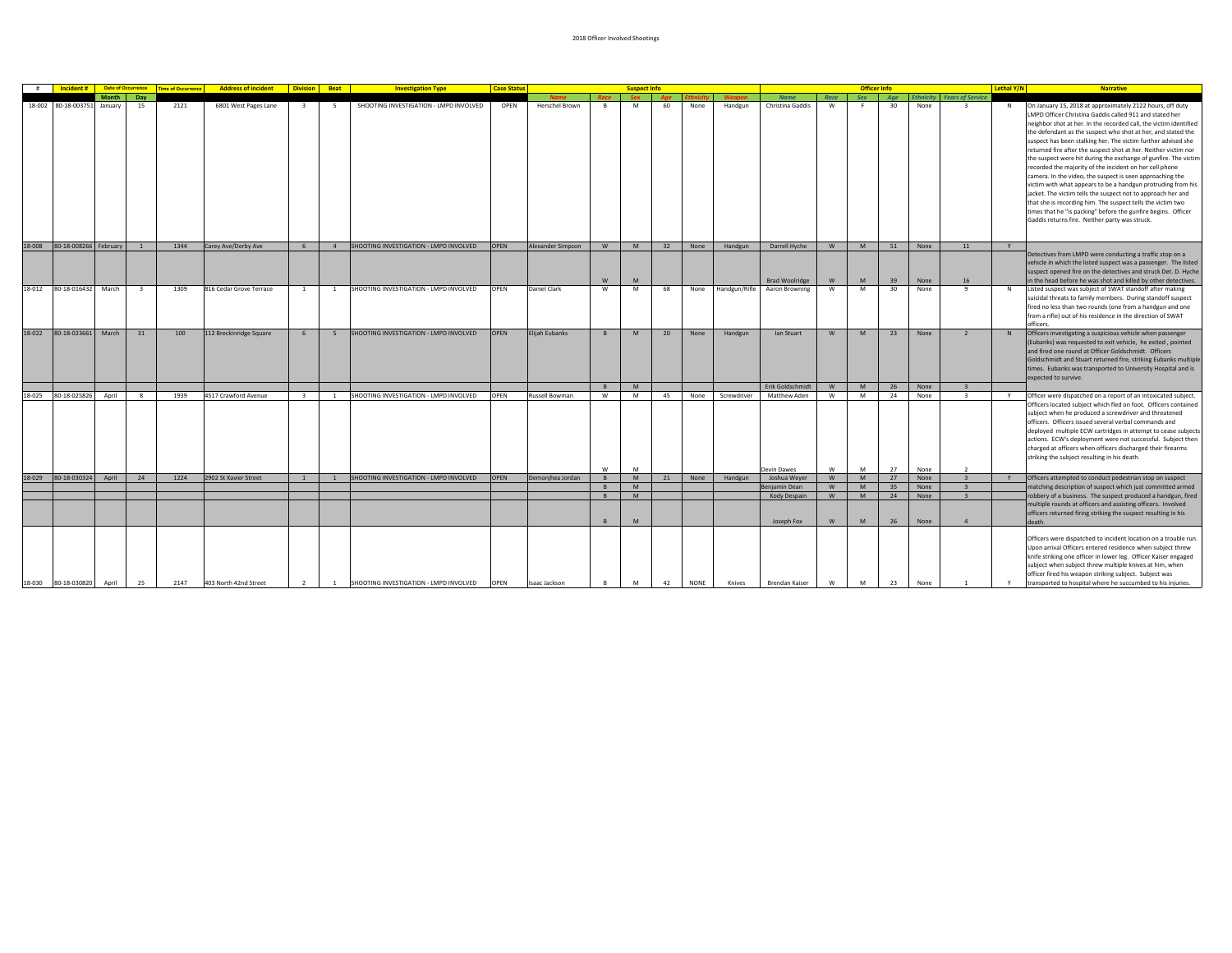|        | Incident#                | Date of Occurrence |     | Time of Occurrence | Address of incident   Division   Beat |  | <b>Investigation Type</b>              | <b>Case Status</b> |                     |   | uspect Info |    |            |               |                          |      |     |     |      |                                   | Lethal Y/N | <b>Narrative</b>                                                                                                                                                                                                                                                                                                                                                                                                                                                                |
|--------|--------------------------|--------------------|-----|--------------------|---------------------------------------|--|----------------------------------------|--------------------|---------------------|---|-------------|----|------------|---------------|--------------------------|------|-----|-----|------|-----------------------------------|------------|---------------------------------------------------------------------------------------------------------------------------------------------------------------------------------------------------------------------------------------------------------------------------------------------------------------------------------------------------------------------------------------------------------------------------------------------------------------------------------|
|        |                          | <b>Month</b>       | Dav |                    |                                       |  |                                        |                    | <b>Name</b>         |   | <b>Sex</b>  |    |            | <b>Weapon</b> | <b>Name</b>              | Race | Sex | Age |      | <b>Ethnicity Years of Service</b> |            |                                                                                                                                                                                                                                                                                                                                                                                                                                                                                 |
|        | 18-041 80-18-051102 July |                    |     | 2018               | 28 Colonial Oaks Circle               |  | SHOOTING INVESTIGATION - LMPD INVOLVED | <b>OPEN</b>        | Raad Fakhri Salman  | M | M           | 62 | None Knife |               | Brandon Hogan            | W    | M   | 32  | None | 10 <sup>1</sup>                   |            | Officers responded to Domestic Disturbance with male subject<br>threatening to kill his wife. Upon arriving on scene Officers<br>encountered male subject threatenting his wife with a knife.<br>Officers gave subject several verbal commands to the subject<br>to drop the knife and he refused to comply. Subject make<br>motion to slash victim when Officer fired striking the male<br>subject. Subject was transported to hospital where he<br>succumbed to his injuries. |
| 18-066 | $80 - 18$                | November           |     | 2018               | 9906 Mary Dell Lane                   |  | SHOOTING INVESTIGATION - LMPD INVOLVED | OPEN               | Benjamin J. Kennedy |   | M           | 34 | None       | Shotgun       | <b>William Mattingly</b> |      | M   | 55  | None | $20+$                             |            | Officer responded to report of domestic violence with shots<br>being fired. Officers arrived on scene and subject exited<br>residence brandishing shotgun and fired multiple rounds.<br>Officers exchanged gunfire with subject who entered<br>residence. Subject exite residence again brandishing firaem<br>and refused to comply with officers orders to drop the<br>weapon. Subject was shot multiple times resulting in his                                                |
|        |                          |                    |     |                    |                                       |  |                                        |                    |                     | w | M           |    |            |               | Dallas Constant          |      |     |     | None | Under 1 year                      |            |                                                                                                                                                                                                                                                                                                                                                                                                                                                                                 |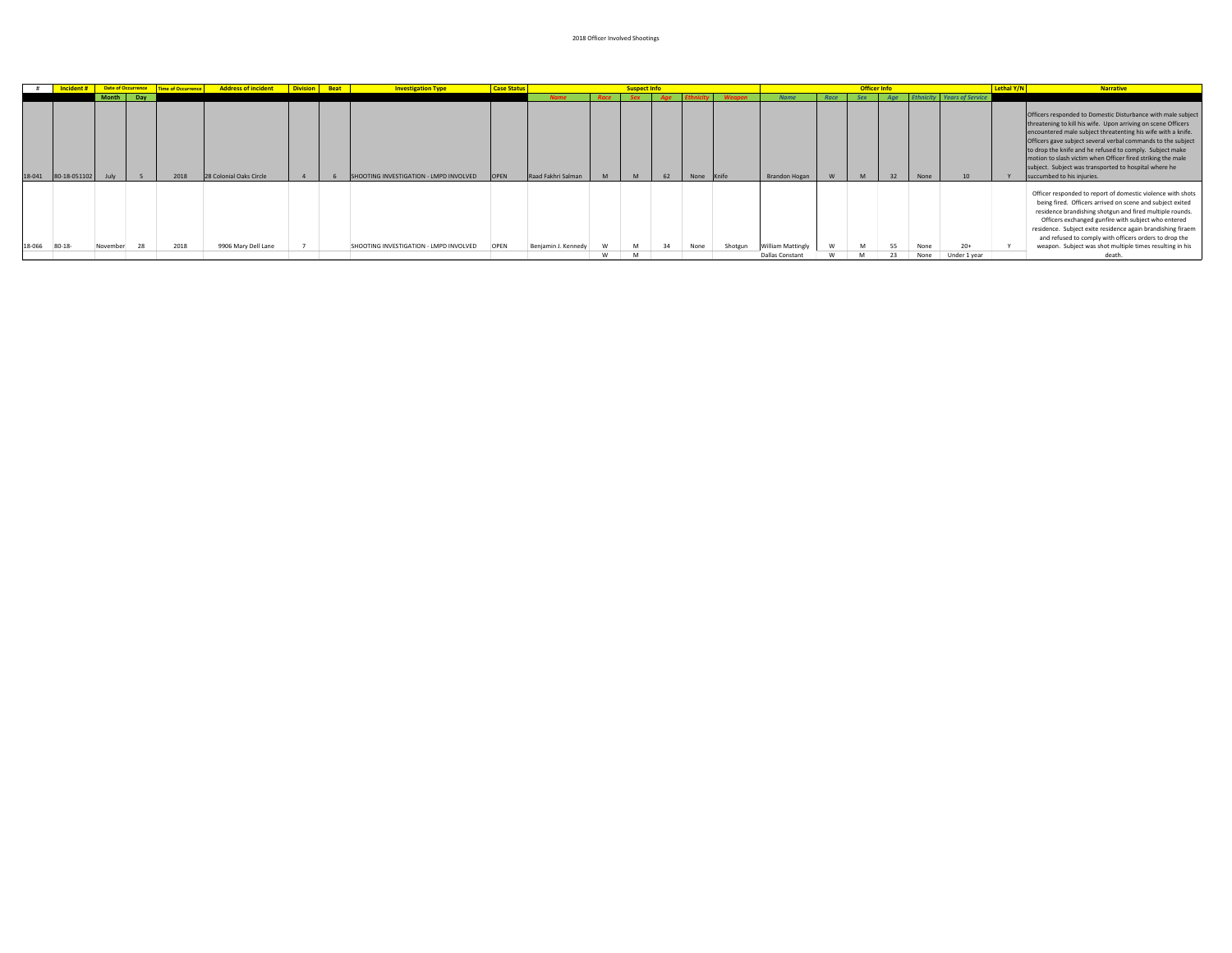|        |                                 |             |     | Incident # Date of Occurrence Time of Occurrence | <b>Address of incident</b>                       |  | <b>Division</b> Beat Investigation Type Case Status  |      |                              |          | <b>Suspect Info</b> |    |      |              |                       |      | <b>Officer Info</b> |     |      |                                   | Lethal Y/N | <b>Narrative</b>             |
|--------|---------------------------------|-------------|-----|--------------------------------------------------|--------------------------------------------------|--|------------------------------------------------------|------|------------------------------|----------|---------------------|----|------|--------------|-----------------------|------|---------------------|-----|------|-----------------------------------|------------|------------------------------|
|        |                                 | Month Day   |     |                                                  |                                                  |  |                                                      |      | <b>Name</b>                  | Race     | <b>Sex</b>          |    |      |              | <b>Name</b>           | Race | <b>Sex</b>          | Age |      | <b>Ethnicity</b> Years of Service |            |                              |
|        | 17-007 80-17-012353             | February 11 |     | 23:16                                            | 1234 Oleanda Avenue                              |  | <b>DEATH INVESTIGATION - LMPD</b><br><b>INVOLVED</b> |      | CLOSED William A. Young, Jr. |          | M                   | 32 | None | Metal Rod    | Russell Braun         |      |                     | 31  | None |                                   |            | <b>Investigation Pending</b> |
| 17-007 |                                 |             |     |                                                  |                                                  |  |                                                      |      |                              | <b>W</b> | <b>M</b>            |    |      |              | Paige Young           |      |                     | 28  | None |                                   |            |                              |
|        |                                 |             |     |                                                  |                                                  |  |                                                      |      |                              | <b>W</b> |                     |    |      |              | Randall Richardson    |      |                     | 34  | None |                                   |            |                              |
|        | 17-010 80-17-017334             | March       |     | 11:46                                            | 2613 W. Magazine Street                          |  | SHOOTING INVESTIGATION -<br>LMPD INVOLVED            | OPEN | Bruce L. Warrick             |          |                     |    | None | None         | Sarah Stumler         |      |                     |     | None |                                   |            | <b>Investigation Pending</b> |
|        | 17-041 80-17-050040             | June        |     | 0:00                                             | 3209 Kemmons Drive                               |  | Assault 1st-Police                                   | OPEN | Unknown                      |          |                     |    | None | Handgun      | <b>Bradley Shouse</b> |      |                     |     | None |                                   |            | <b>Investigation Pending</b> |
|        | 17-051 80-17-063582             | August      |     |                                                  | 1500 Rangeland                                   |  | Assault 1st                                          | OPEN | George Mitchell              |          |                     | 19 | None | Handgun      | David Slovak          |      |                     |     | None |                                   |            | <b>Investigation Pending</b> |
|        | Continued                       |             |     | 0:00                                             |                                                  |  |                                                      |      | Calvin Jones                 |          |                     | 19 | None | Handgun      | Jonathan Haywood      |      |                     |     | None |                                   |            |                              |
|        | 80-17-082356 October 8          |             |     | 22:16                                            | 3215 Fern Valley Rd Bay 22                       |  | SHOOTING INVESTIGATION -<br>LMPD INVOLVED            | OPEN | Corey A. Boykin              |          |                     | 24 |      | None Handgun | John Dillon           |      |                     | 26  | None |                                   |            | <b>Investigation Pending</b> |
|        |                                 |             |     |                                                  |                                                  |  |                                                      |      |                              |          |                     |    |      |              | Nicholas Ulery        |      |                     |     | None |                                   |            |                              |
| 17-076 | 80-17-085461                    | October 19  |     | 10:58                                            | 735 Ziegler Street (Shelby<br>Elementary School) |  | SHOOTING INVESTIGATION -<br>LMPD INVOLVED            | OPEN | Rodrig Buchanan              |          |                     |    | None | Rifle        | Jeffrey Emerich       |      |                     | 28  | None |                                   |            | <b>Investigation Pending</b> |
|        | 17-077 80-17-086201 October     |             | 121 | 1542                                             | 10917 Dixie Hwy                                  |  | Wanton Endangrerment 1st                             | OPEN | Jamie Fey                    |          |                     | 52 | None | Handgun      | Sean Bell             |      |                     | 42  | None |                                   |            | <b>Investigation Pending</b> |
|        | 17-090 80-17-101180 December 13 |             |     | 2047                                             | 1234 West Broadway                               |  | SHOOTING INVESTIGATION<br>LMPD INVOLVED              | OPEN | Dominique Hardiman           |          |                     | 24 | None | Handgun      | Michael Roberson      |      |                     | 38  | None |                                   |            | <b>Investigation Pending</b> |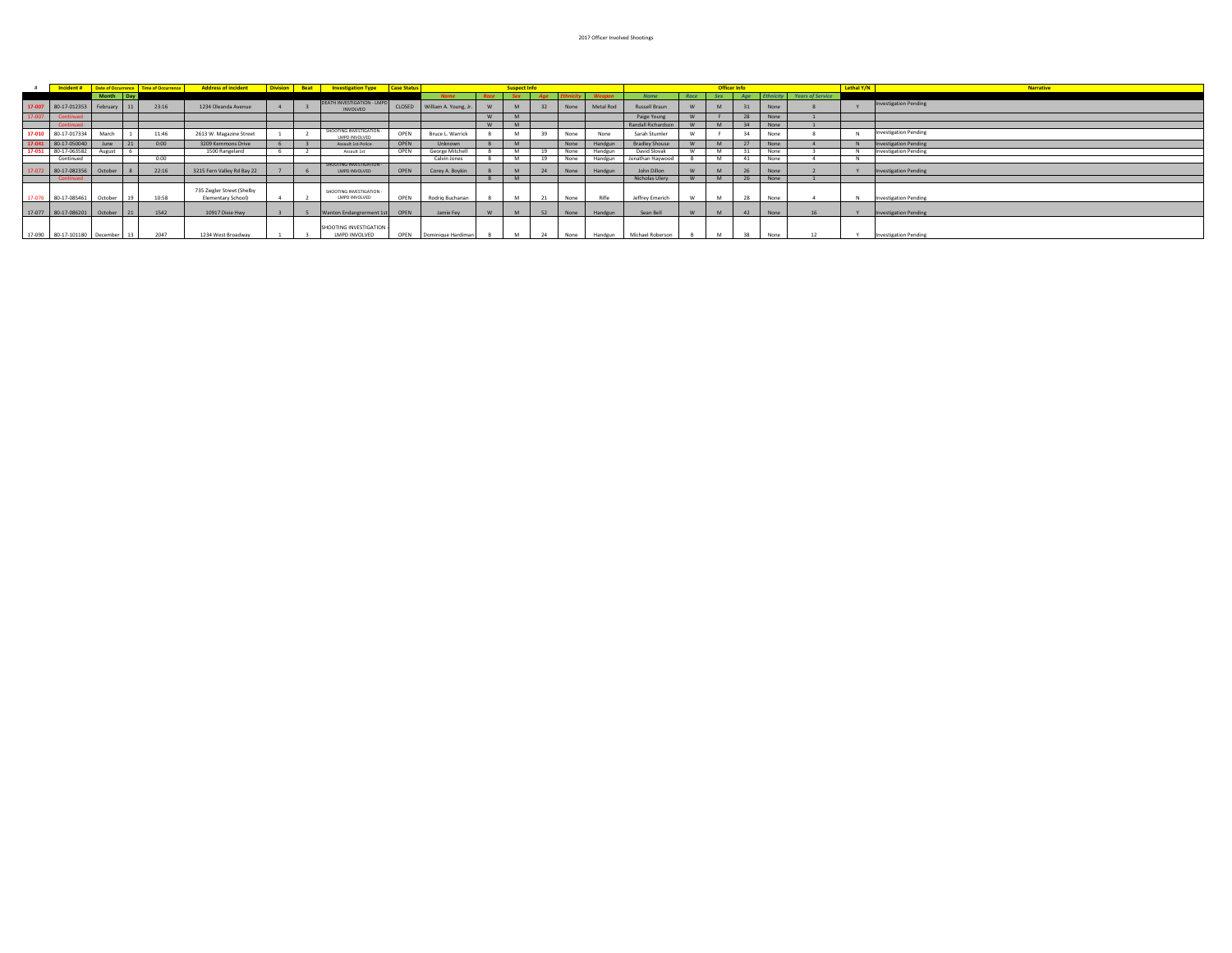|                            |           |       | <b>Address of incident</b> | <b>Division</b> | Beat Investigation Type Case Status      |        |                     |  |  |           |                     |            | <b>Uniter Information</b> |  | Lethal Y/N | <b>Narrative</b>                                                                                                                                                                                                                                                                                                                                                                                                                                                                                                                                                                                                                                                                                |
|----------------------------|-----------|-------|----------------------------|-----------------|------------------------------------------|--------|---------------------|--|--|-----------|---------------------|------------|---------------------------|--|------------|-------------------------------------------------------------------------------------------------------------------------------------------------------------------------------------------------------------------------------------------------------------------------------------------------------------------------------------------------------------------------------------------------------------------------------------------------------------------------------------------------------------------------------------------------------------------------------------------------------------------------------------------------------------------------------------------------|
|                            | Month Day |       |                            |                 |                                          |        |                     |  |  |           |                     | <b>Sex</b> |                           |  |            |                                                                                                                                                                                                                                                                                                                                                                                                                                                                                                                                                                                                                                                                                                 |
| 16-054 80-16-067279        |           | 1:47  | 4509 Broadleaf Drive       |                 | DEATH INVESTIGATION -<br>LMPD INVOLVED   | CLOSED | Darnell T. Wicker   |  |  | Knife/Saw | Beau Gadegaard      |            |                           |  |            | On August 8,2016 at approximately 0141 hours, LMPD 2nd Division officers were dispatched to 4509 Broadleaf Drive #4, on Domestic Trouble. Shortly after their arrival on<br>scene. Officers Beau Gadegaard, Taylor Banks and Brian Smith encountered Darnell Wicker, who advanced toward the officers with handsaw. Wicker did not comply with<br>officer's commands to drop the knife. Ofc. Gadegaard and Ofc. Banks each fired several shots, striking Mr. Wicker multiple times. He was pronounced deceased at the scene.<br>The case was reviewed by Commonwealth's Attorney Tom Wine, who opined in a letter dated March 15, 2017, the actions of Officer Gadegaard and Officer Banks were |
|                            |           |       |                            |                 |                                          |        |                     |  |  |           | <b>Taylor Banks</b> |            |                           |  |            |                                                                                                                                                                                                                                                                                                                                                                                                                                                                                                                                                                                                                                                                                                 |
| 16-056 80-16-071331 August |           | 15:03 | 654 S. 37th Street         |                 | SHOOTING INVESTIGATION-<br>LMPD INVOLVED | OPEN   | Michael W. Broadway |  |  | Handgu    | Charles Rade        |            |                           |  |            | <b>Investigation Pending</b>                                                                                                                                                                                                                                                                                                                                                                                                                                                                                                                                                                                                                                                                    |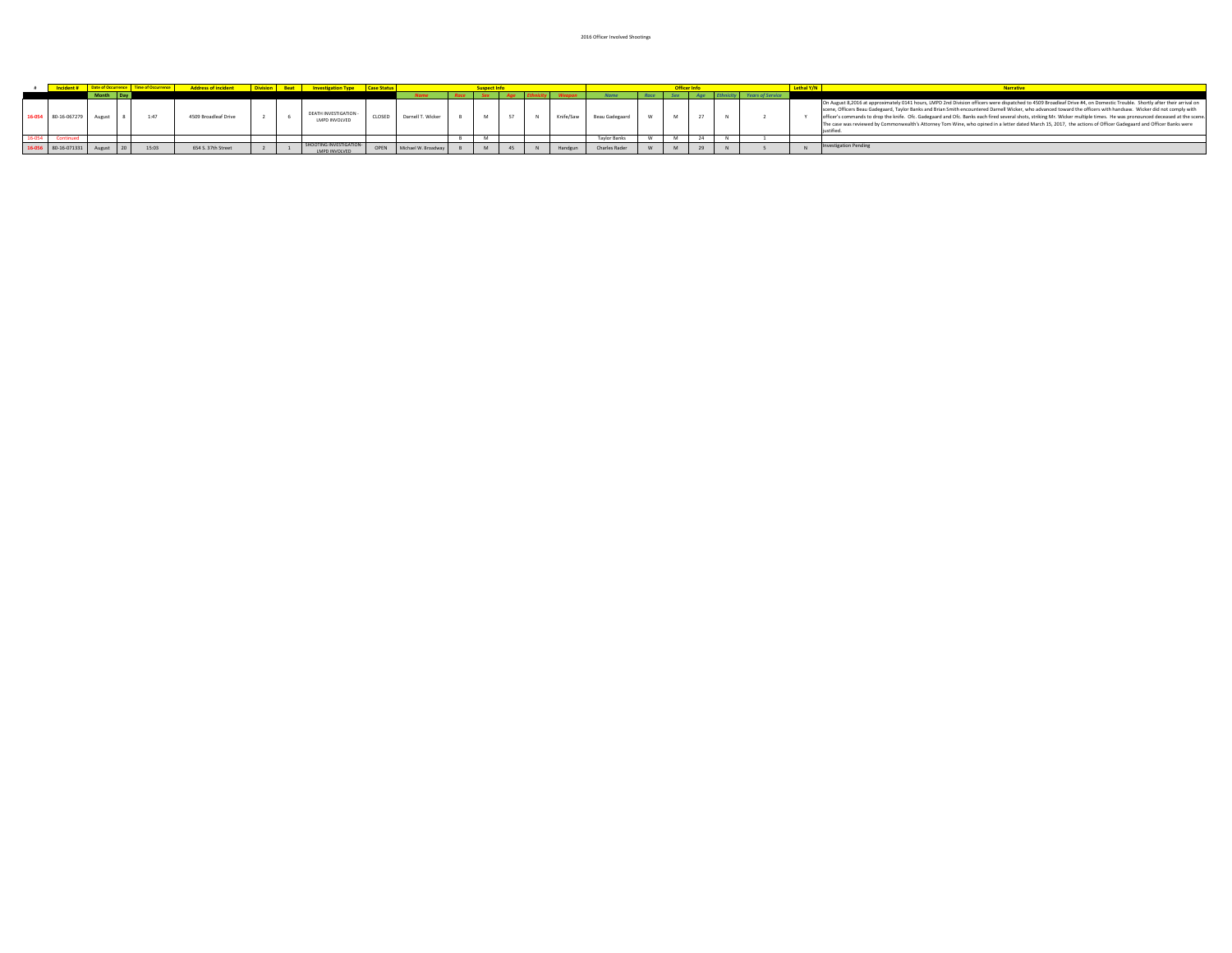|        |                     |                    |    |       | <b>PIU #</b> Incident # Date of Occurrence Time of Occurrence Address of incident Division Beat Investigation Type |                  |                     |                                             | <b>Case Statu</b> |                | <b>Suspect Info</b> |                |    |             |            |                        |           | Officer Info   |        |                             |                                           | Lethal Y/N | <b>Narrative</b>                                                                                                                                                                                                                                                                                                                                                                                                                                                                                                                                                                                                                                                                                                                                                                                                                                                                                                                                                                                                                                                                                                                                                                                                                                                                                                                                                                                                                                                                                                                                                                                                                                                                                                                                                                                                                                                                                                                                                                                                                                                                                                                                                                                                                    |
|--------|---------------------|--------------------|----|-------|--------------------------------------------------------------------------------------------------------------------|------------------|---------------------|---------------------------------------------|-------------------|----------------|---------------------|----------------|----|-------------|------------|------------------------|-----------|----------------|--------|-----------------------------|-------------------------------------------|------------|-------------------------------------------------------------------------------------------------------------------------------------------------------------------------------------------------------------------------------------------------------------------------------------------------------------------------------------------------------------------------------------------------------------------------------------------------------------------------------------------------------------------------------------------------------------------------------------------------------------------------------------------------------------------------------------------------------------------------------------------------------------------------------------------------------------------------------------------------------------------------------------------------------------------------------------------------------------------------------------------------------------------------------------------------------------------------------------------------------------------------------------------------------------------------------------------------------------------------------------------------------------------------------------------------------------------------------------------------------------------------------------------------------------------------------------------------------------------------------------------------------------------------------------------------------------------------------------------------------------------------------------------------------------------------------------------------------------------------------------------------------------------------------------------------------------------------------------------------------------------------------------------------------------------------------------------------------------------------------------------------------------------------------------------------------------------------------------------------------------------------------------------------------------------------------------------------------------------------------------|
| 15-016 | 80-15-022726        | Month Day<br>March | 14 | 14:08 | 2601 W. Chestnut St                                                                                                |                  | $\overline{2}$      | SHOOTING INVESTIGATION-LMPD<br>INVOLVED     | CLOSED            | Jonathan Locke | B                   | M <sub>1</sub> | 24 | N           | Handgun    | Ofc. Lisa Nagle        | W         |                | 42     | Race Sex Age Ethnicity<br>N | <b>Years of Service</b><br>$\overline{7}$ |            | On 3/14/2015 at approximately 1343 hours, 1st Division Officers were dispatched to 2601 W. Chestnut Street on a narcotics<br>complaint. Officer Lisa Nagle and Officer Samantha Watson arrived on scene at approximately 1351 hours, encountering<br>multiple subjects inside of a common area foyer at that location. While attempting to determine the subjects involvement in th<br>narcotics complaint, Jonathan Locke, was observed with a handgun and failed to comply with officer's directions. Officer Nagle<br>fired one shot striking Mr. Locke one time in the abdomen. Witnesses confirm that Mr. Locke was armed and failed to comply<br>with officer's directives. Mr. Locke was transported to University of Louisville Hospital, where he underwent surgery for his<br>injuries. On 9/11/2015 Assistant Commonwealth's Attorney Marc Miller opined the actions of Officer Nagle were appropriate<br>and justified regarding her use of deadly force. On 6/1/2016 in Division 3 of Circuit Court, Jonathan Locke pled GUILTY to<br>Possession of a Handgun by a Convicted Felon, sentenced to 7 years in prison. Additionally, he pled GUILTY to WE 1st Degree<br>Police (2 counts), WE 1st Degree (2 counts), Trafficking in Marijuana and Burglary, sentenced to 5 years in prison. The sentence<br>to run concurrent.                                                                                                                                                                                                                                                                                                                                                                                                                                                                                                                                                                                                                                                                                                                                                                                                                                                                                            |
| 15-022 | 80-15-025476        | April              |    | 18:57 | 8200 Candleworth Drive                                                                                             |                  | $\ddot{\mathbf{z}}$ | DEATH INVESTIGATION-LMPD<br>INVOLVED.       | CLOSED            | Dustin South   | W.                  | M              | 32 | N           | Handgun    | Ofc. Rondall Carpenter | w         |                | 35     | N                           |                                           |            | 3rd Division officers were responding to a domestic trouble run at 820 Flicker Rd. While en route, MetroSafe advised that shots<br>had been fired in the area. Rondall Carpenter and Zachary Cooke were flagged down near Lassiter Middle School, 8200<br>Candleworth Dr., by a witness who advised a man with a gun was seen next to a creek/ditch line, between the school property<br>and the rear of Candlelight subdivision. As Ofc. Carpenter and Ofc. Cooke advanced toward the creek/ditch line through an<br>open field, they encountered Dustin South, concealed behind a chainlink fence, covered with vegetation. Mr. South threatened<br>to commit suicide and warned the officers not to come any closer. Mr. South fired several shots in the officer's direction.<br>striking the ground in front of the officers. Ofc. Carpenter and Ofc. Cooke both returned fire, striking Mr. South several times.<br>Mr. South died at the scene. During the subsequent investigation by PIU and examination by the Medical Examiner's Office, it<br>was determined that the cause of death was a self inflicted gunshot wound. The case was presented to the Commonweatlh's<br>Attorney's Office, who determined the actions of Ofc. Carpenter and Ofc. Cooke were consistent with discharging their official<br>duties as police officers, enforcing the laws of the Commonwealth and protecting themselves from a lethal threat.                                                                                                                                                                                                                                                                                                                                                                                                                                                                                                                                                                                                                                                                                                                                                                                            |
|        | Continued           |                    |    |       |                                                                                                                    |                  |                     |                                             |                   |                | W.                  | M              |    |             |            | Qfc. Zachary Cooke     |           |                | W M 25 | N                           |                                           | Continued  |                                                                                                                                                                                                                                                                                                                                                                                                                                                                                                                                                                                                                                                                                                                                                                                                                                                                                                                                                                                                                                                                                                                                                                                                                                                                                                                                                                                                                                                                                                                                                                                                                                                                                                                                                                                                                                                                                                                                                                                                                                                                                                                                                                                                                                     |
|        | 15-024 80-15-026919 | April              | 14 | 2:19  | I-265 / Brownsboro Rd                                                                                              |                  | $\overline{1}$      | SHOOTING INVESTIGATION-LMPD<br>INVOLVED     | CLOSED            | Joseph Buckman |                     | W M 36         |    | $\,$ N      | None       | Ofc. Nicholas Lietz    | W         | <b>M</b>       | 30     | N                           | $\overline{\phantom{a}}$                  | N          | On 4/14/2015, 8th Div. Officers Nicholas Lietz and Ronald Godfrey were assigned as a plain-clothes unit, driving an unmarked<br>pick-up truck, when they attempted to stop Joseph Buckman, who was suspected of being involved in a hand to hand narcotics<br>transacton. As Mr. Buckman left in a vehicle from the Speedway, 11301 Westport Road, he fled on I-265 east bound. The<br>officers attempted to locate the subject on I-265 after he fled, driving erratically. They located the subject's vehicle (which was<br>stolen) on the exit ramp from I-265 to Brownsboro Rd. Ofc. Lietz pursued the subject on foot into a wooded area. Mr. Buckman<br>refused officer's commands to stop. Mr. Buckman was attempting to scale a wooden fence, when he turned abruptly with<br>something in his hands. Ofc. Lietz stated Mr. Buckman made a movement with his hands, which he perceived to be the<br>manipulation of a possible weapon and thus a deadly threat. Ofc. Lietz fired at the subject several times striking him 1 time in<br>the leg. Evidence at the scene determined the item in Mr. Buckman's hands to be a cigarette package containing possible<br>narcotics, which he may have been attempting to dispose of. The investigation was presented to the Commonwealth's<br>Attorney's Office. In a letter dated 3/18/2016, Assistant Commonwealth's Attorney Mark Miller opined at the time Ofc. Lietz<br>nade contact with Mr. Buckman, he had sufficient information for him to be concerned for his safety and that of other<br>esponding officers. Clearly, under the low-light situation that existed at the time, with the distance between the two, with Mr.<br>Buckman's back to the officer, and knowing how desperate his actions were to evade the police, it was reasonable for Ofc. Lietz<br>to interpret these actions as a threat to himself, and potentially Ofc. Godfrey, and it was reasonable to take actions necessary to<br>defend himself. On 4/11/2016, Mr. Buckman pled guilty to Receiving Stolen Property under \$10,000, Fleeing & Evading Police<br>1st and 2nd Degree, Possession of a Controlled Substance (Methamphetamine) 1st Degree and Possession of Drug<br>Paraphernalia. |
| 15-043 | 80-15-045302        | June               |    | 14:10 | 4th St / Oak St                                                                                                    |                  | $\overline{1}$      | DEATH INVESTIGATION-LMPD<br><b>INVOLVED</b> | CLOSED            | Deng Manyoun   | B                   | M              | 35 | N           | Metal Pole | Ofc. Nathan Blanford   | ${\bf W}$ | M              | 40     | $\,$ N                      |                                           | Y          | On Saturday, June 13, 2015 at approximately 1410 hours, 4 <sup>th</sup> Div. Ofc. Nathan Blanford responded to the area of 3 <sup>d</sup> and Oak St.<br>on a report of a male hitting a female. Ofc. Blanford encountered a male matching the description of the subject at 4th and Oa<br>St. Video retrieved by PIU from a local business, depicted the subject retrieving a metal flag pole from in front of the business.<br>The subject then sprinted toward the officer and is observed swinging the flag pole in an overhead motion toward Ofc.<br>Blanford. Blandford retreated and fired approximately two (2) rounds at the subject, striking him at least once in his lower<br>torso, near his left hip. LMEMS responded and transported the subject to University of Louisville Hospital, where he was<br>pronounced deceased at approximately 1501 hours. The case was presented to Commonwealth's Attorney Tom Wine on<br>November 9, 2015. After a thorough review, Mr. Wine returned his opinion in a letter dated January 29, 2016, in which he<br>opined that Ofc. Blanford acted with a reasonable amount of force to protect himself.                                                                                                                                                                                                                                                                                                                                                                                                                                                                                                                                                                                                                                                                                                                                                                                                                                                                                                                                                                                                                                                                           |
| 15-052 | 80-15-076203        | August             |    | 23:23 | 300 S. 1st St                                                                                                      |                  | - 5                 | DEATH INVESTIGATION-LMPD<br>INVOLVED        | CLOSED            | Tyler Datillo  | w I                 | <b>м</b>       | 18 | $\mathbb N$ | Knife      | Sgt. Jason Poston      | W         | AA             | 44     | N                           | 20                                        | Y          | On Wednesday, August 5, 2015, at approximately 2323 hours, Operation Trust Task Force members, Officer John White and<br>Sergeant Jason Poston were at Bader's Food Mart at 300 South 1 <sup>t</sup> Street. As the officers were preparing to enter the store, they<br>were approached by Tyler Dattilo, who confronted them verbally, and then aggressively approached them with a knife. The<br>officers backed away and gave commands for the subject to stop. The subject did not comply with their commands and<br>continued to advance towards the officers with the knife. The officers fired their weapons striking the subject several times. The<br>subject was pronounced deceased at the scene. The involved officers were not injured. On November 9, 2016 the case was<br>presented to the Commonwealth's Attorney's Office for review. On January 26, 2016, Commonwealth's Attorney Tom Wine,<br>provided his written opinion following his review of the investigation, which found the actions of Sgt. Poston and Ofc. White to<br>be justified, given the totality of the circumstances.                                                                                                                                                                                                                                                                                                                                                                                                                                                                                                                                                                                                                                                                                                                                                                                                                                                                                                                                                                                                                                                                                                                         |
|        | Continued           |                    |    |       |                                                                                                                    |                  |                     | SHOOTING INVESTIGATION-LMPD                 |                   |                | W.                  | M              |    |             |            | Ofc. John White        | w         | M <sub>1</sub> | 39     | N                           | 9                                         | Continued  | See above<br>westigation Pending                                                                                                                                                                                                                                                                                                                                                                                                                                                                                                                                                                                                                                                                                                                                                                                                                                                                                                                                                                                                                                                                                                                                                                                                                                                                                                                                                                                                                                                                                                                                                                                                                                                                                                                                                                                                                                                                                                                                                                                                                                                                                                                                                                                                    |
| 15-061 | 80-15-076206        | September          | 13 | 2:32  | 5011 Poplar Level Rd                                                                                               | $6 \overline{6}$ | $\overline{2}$      | INVOLVED.                                   | OPEN              | DeShawn Morris | B                   | M              | 22 | ${\sf N}$   | Handgun    | Ofc. Sarah Goff        | A         | F.             | 25     | N                           | $\overline{\phantom{a}}$                  |            |                                                                                                                                                                                                                                                                                                                                                                                                                                                                                                                                                                                                                                                                                                                                                                                                                                                                                                                                                                                                                                                                                                                                                                                                                                                                                                                                                                                                                                                                                                                                                                                                                                                                                                                                                                                                                                                                                                                                                                                                                                                                                                                                                                                                                                     |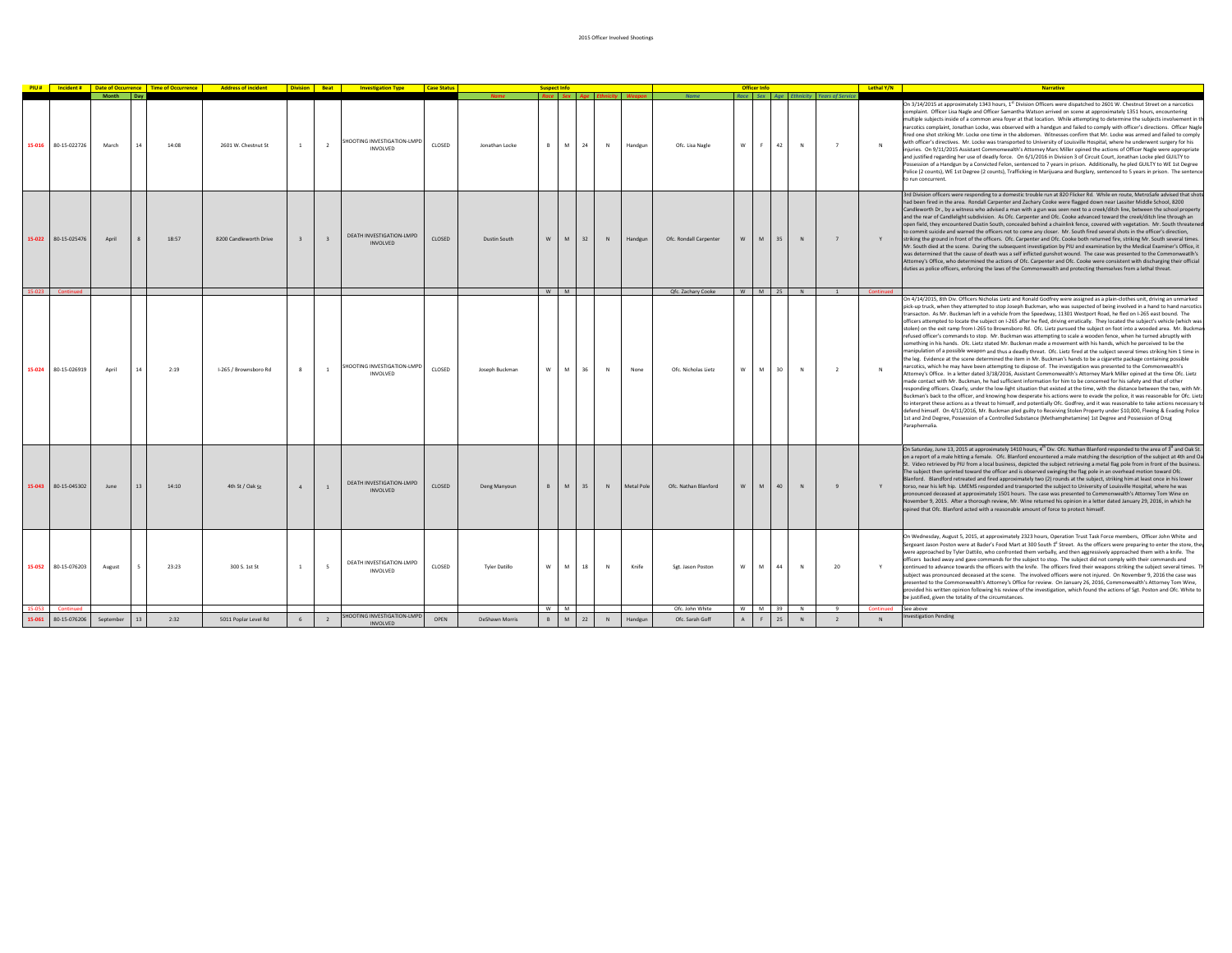|           |                          |           |              |       | PIU # Incident # Date of Occurrence Time of Occurrence Address of incident Division Beat Investigation Type |                |                         |                                                   | <b>Case Status</b> |                        |          |          |      |               |                                              |              |             |    |                                        | Lethal Y/N                           | <b>Narrative</b>                                                                                                                                                                                                                                                                                                                                                                                                                                                                                                                                                                                                                                                                                                                                                                                                                                                                                                                                                                                                                                                                                                                                                                                                                                                                                                                                                                                                                              |
|-----------|--------------------------|-----------|--------------|-------|-------------------------------------------------------------------------------------------------------------|----------------|-------------------------|---------------------------------------------------|--------------------|------------------------|----------|----------|------|---------------|----------------------------------------------|--------------|-------------|----|----------------------------------------|--------------------------------------|-----------------------------------------------------------------------------------------------------------------------------------------------------------------------------------------------------------------------------------------------------------------------------------------------------------------------------------------------------------------------------------------------------------------------------------------------------------------------------------------------------------------------------------------------------------------------------------------------------------------------------------------------------------------------------------------------------------------------------------------------------------------------------------------------------------------------------------------------------------------------------------------------------------------------------------------------------------------------------------------------------------------------------------------------------------------------------------------------------------------------------------------------------------------------------------------------------------------------------------------------------------------------------------------------------------------------------------------------------------------------------------------------------------------------------------------------|
|           |                          | Month Day |              |       |                                                                                                             |                |                         |                                                   |                    |                        |          |          |      |               | Name                                         |              |             |    | Race Sex Age Ethnicity Years of Servic |                                      |                                                                                                                                                                                                                                                                                                                                                                                                                                                                                                                                                                                                                                                                                                                                                                                                                                                                                                                                                                                                                                                                                                                                                                                                                                                                                                                                                                                                                                               |
| 14-004    | 80-14-101100             | January   | 12           | 21:33 | 3600 Block of Garland Ave                                                                                   | $\overline{2}$ | $\overline{\mathbf{3}}$ | SHOOTING INVESTIGATION-LMPD<br>NVOLVED            | CLOSED             | Juvenile 1             | B        | M        | 15   | Handgun       | Ofc. Brvan Wilson                            | w            | M           | 28 | $\overline{\mathbf{3}}$                | $\mathbb{N}$                         | Ficer Bryan Wilson was attempting to stop a vehicle that had fled the scene of an altercatio<br>5th & Broadway at a high rate of speed. After striking a curb, the suspect vehicle came to a stop in<br>the 3600 block of Garland Avenue. Two (2) subjects later identified as Juvenile 1 and Juvenile 2<br>exited the vehicle and fired three (3) shots at Officer Wilson, who returned fire, one (1) time.<br>leither the suspects, nor the officer were struck by any of the rounds. Both suspects were arrested<br>several days following the incident. Juvenile 1 pled GUILTY to Attempted Murder of a Police Officer.<br>ivenile 2 pled GUILTY to Wanton Endangerment 1st Degree.                                                                                                                                                                                                                                                                                                                                                                                                                                                                                                                                                                                                                                                                                                                                                       |
|           |                          |           |              |       |                                                                                                             |                |                         |                                                   |                    | Juvenile 2             |          | B M 17   |      | Handgun       |                                              |              | W M 28      |    | $\overline{\mathbf{3}}$                | $\overline{N}$                       |                                                                                                                                                                                                                                                                                                                                                                                                                                                                                                                                                                                                                                                                                                                                                                                                                                                                                                                                                                                                                                                                                                                                                                                                                                                                                                                                                                                                                                               |
| $4 - 040$ | 80-14-101103             | March     | 28           | 23:47 | 3100 Block of Melody Acres Ln                                                                               | 2              | 6 <sup>1</sup>          | DEATH INVESTIGATION-LMPD<br><b>NVOLVED</b>        | CLOSED             | <b>Tracy McGraw</b>    | R        | M        | 25   | Handgun       | Ofc. Brad Schuhmann                          | W            | ${\sf M}$   | 26 | $\mathbf{A}$                           | Y                                    | 2nd Division officers responded to 3110 Melody Acres Lane on reports that a subject subsequently<br>dentified as Tracy McGraw had robbed an individual at gun point, assaulting that person and firing<br>two (2) shots. Officer Brad Schuhmann located Mr. McGraw near 3110 Melody Acres Lane. Office<br>chuhmann gave verbal commands for Mr. McGraw to show his hands. Mr. McGraw fled with Ofc.<br>Schuhmann giving chase, at which time Officer Schuhmann observed a handgun in Mr. McGraw's<br>hand. Officer Schuhmann observed a flash from the muzzle of Mr. McGraw's handgun as it was<br>aimed in the direction of Officer Michael McLaurine, who had also responded to the incident. Both<br>Officer McLaurine and Officer Schuhmann returned fire, striking Mr. McGraw multiple times.<br>Neither officer was struck during the gunfire. Mr. McGraw was transported to University of<br>Louisville Hospital, where he died of his injuries. A review of the investigation by the<br>ommonwealth's Attorney's Office determined that the officers actions were appropriate in the<br>otection of their lives and others who were at the scene.                                                                                                                                                                                                                                                                                     |
|           |                          |           |              |       |                                                                                                             |                |                         |                                                   |                    |                        |          | B M      |      |               | Ofc. Michael McLaurine                       |              | B M 27      |    | 3 <sup>1</sup>                         | Continued                            |                                                                                                                                                                                                                                                                                                                                                                                                                                                                                                                                                                                                                                                                                                                                                                                                                                                                                                                                                                                                                                                                                                                                                                                                                                                                                                                                                                                                                                               |
| 4-043     | 80-14-101104             | April     | 18           | 4:40  | 605 Huntington Park Dr                                                                                      | 6              | $\overline{2}$          | SHOOTING INVESTIGATION-LMPD<br>NVOLVED            | CLOSED             | <b>Timothy Adams</b>   | W        | M        | 35   | <b>BB</b> Gun | Ofc. Raphael Williams                        | B            | M           | 27 | $\overline{4}$                         | N                                    | ith Division officers responded to 605 Huntington Park Drive on reports of a home invasion.<br>Officers observed the suspect, subsequently identified as Timothy Adams, moving about the<br>apartment through a window, waving what appeared to be a handgun over his head and at times<br>pointing the gun at his head. As officers attempted to persuade Mr. Adams to surrender, he<br>pointed the weapon toward them. Officers Raphael Williams, Yang Kong Lee and Donald Hillerich<br>ercieved a threat of deadly force and fired their duty weapons toward Mr. Adams multiple times,<br>stiking him once. Mr. Adams was transported to University of Louisville Hospital, surviving his<br>njuries. The weapon in Mr. Adams possession was determined to be a BB gun, afterward. He was<br>ubsequently convicted of Burglary 2nd Degree, Wanton Endangerment 1st Degree, Wanton<br>Endangerment 2nd Degree (3 counts). A review of the investigation by the Commonwealth's<br>Attorney's Office determined the officers acted appropriately in defending themselves against a<br>asonably percieved danger.                                                                                                                                                                                                                                                                                                                              |
|           |                          |           |              |       |                                                                                                             |                |                         |                                                   |                    |                        | w        | M<br>W M |      |               | Ofc. Yang Kong Lee<br>Ofc. Donald Hillerich  | $\mathsf{A}$ | M<br>W M 27 | 28 | $\overline{a}$<br>$\mathbf{R}$         | <b>Continued</b><br><b>Continued</b> |                                                                                                                                                                                                                                                                                                                                                                                                                                                                                                                                                                                                                                                                                                                                                                                                                                                                                                                                                                                                                                                                                                                                                                                                                                                                                                                                                                                                                                               |
| 14-088    | 80-15-075891             | September | 23           | 1:19  | 941 Esquire Alley                                                                                           | $\mathbf{1}$   | $\mathbf{R}$            | <b>DEATH INVESTIGATION-LMPD</b><br>NVOLVED        | <b>CLOSED</b>      | John Jolley, Ir.       | R        |          | M 28 | Handgur       | Ofc. Marc Christiansen                       | w            | M           | 31 | 5 <sup>5</sup>                         | Y                                    | Officer Marc Christiansen was dispatched to 941 Esquire Alley after MetroSafe received a call from<br>that residence of domestic violence. Officer Christiansen arrived within minutes of being<br>ispatched where he encountered John Jolley. Jr. walking across the parking lot, followed by his<br>girlfriend, who was holding their child. Mr. Jolley's girlfriend warned that Mr. Jolley was in<br>ossession of gun, which he was carrying inside of a gun case. Officer Christiansen gave verbal<br>ommands for Mr. Jolley to place the case on the hood of Jolley's vehicle, which was parked nearby<br>Although Mr. Jolley initially complied, he became agitated and started to open the case. Officer<br>Christiansen continued to give verbal commands for Mr. Jolley to cease his actions, with his duty<br>weapon drawn. Mr. Jolley removed the handgun from the case and placed a magazine into the<br>veapon, at which time Officer Christiansen fired multiple times, striking Mr. Jolley eight (8) times<br>Mr. Jolley did not fire. Mr. Jolley died at the scene. A review of the investigation by the<br>Commonwealth's Attorney's Office determined Officer Christiansen's actions were justified. Mr.<br>olley intentionally removed the weapon from the case, loaded it with a magazine, ingnoring clear<br>mmands by the officer to drop the weapon.                                                                   |
|           | 14-090 81-14-101101      | October   | $\mathbf{1}$ | 23:18 | 5020 Roaming Plains Ct                                                                                      | $\overline{7}$ | $\overline{a}$          | DEATH INVESTIGATION-LMPD<br>NVOLVED               | CLOSED             | Tracy Oglesby-Wade     | B        | F.,      | 39   | Handgur       | Set. Eric Culver                             | w            | M           | 37 | 12                                     | Y                                    | Members of the United States Marshal Service Task Force attempted to serve probation violation<br>warrants on Tracy Oglesby-Wade at her residence, 5020 Roaming Plains Court. A stand-off began a<br>approximately 1600 hours, when Ms. Oglesby-Wade barricaded herself inside of an upstairs<br>bedroom, along with her eighteen (18) month old son. The LMPD Hostage Negotiating Team (HNT)<br>and Special Weapons And Tactics (SWAT) Team responded. During negotiations over several hours<br>Ms. Oglesby-Wade texted photographs of herself and her son inside of the bedroom. The<br>photographs also dipicted a Ms. Oglesby-Wade pointing a handgun to her head. During the stand-<br>off, Ms. Oglesby-Wade exited the bedroom, holding the handgun to her head at the top of a<br>stairwell. SWAT officers, who were positioned at the foot of the stairs attempted face to face<br>negotiations with Ms. Oglesby-Wade, pleading for her to drop the weapon. Ms. Oglesby-Wade<br>ointed the handgun at the SWAT officers, who responded firing multiple rounds, striking Ms.<br>Oglesby-Wade six (6) times. Ms. Oglesby-Wade was transported to University of Louisville Hospital<br>where she died from her injuries. A review of the investigation by the Commonwealth's Attorney's<br>Office determined the officer's use of deadly force was justified based on Ms. Oglesby-Wade<br>decision to point her weapon at the officers. |
|           | nued                     |           |              |       |                                                                                                             |                |                         |                                                   |                    |                        | B        | F.       |      |               | Ofc. Brad Harris                             | W            | M           | 45 | 24                                     | Continued                            |                                                                                                                                                                                                                                                                                                                                                                                                                                                                                                                                                                                                                                                                                                                                                                                                                                                                                                                                                                                                                                                                                                                                                                                                                                                                                                                                                                                                                                               |
|           |                          |           |              |       |                                                                                                             |                |                         |                                                   |                    |                        | B        | F.       |      |               | Sgt. Paul Humphrey                           |              | B M         | 30 | 8                                      | Continued                            |                                                                                                                                                                                                                                                                                                                                                                                                                                                                                                                                                                                                                                                                                                                                                                                                                                                                                                                                                                                                                                                                                                                                                                                                                                                                                                                                                                                                                                               |
| 4-099     | 80-14-101102             | October   | 28           | 19:51 | 11005 Grafton Hall Rd                                                                                       | $\overline{3}$ | $\mathbf{A}$            | <b>DEATH INVESTIGATION-LMPD</b><br><b>NVOLVED</b> | CLOSED             | William Chad Mattingly | R E<br>W | M        | 38   | Handgun       | Det. Keith Simpson<br>Ofc. Rondall Carpenter | W            | W M 36<br>M | 35 | 12<br>5                                | Contin                               | officer Rondall Carpenter and Officer Skylar Graudick were clearing from an unrelated dispatched<br>un in the 4300 block of Tim Tam Trail, when they observed a suspicious vehicle in the area. Officer<br>Carpenter stopped the vehicle in the 4200 block of Glen Manor Drive to investigate. Officer<br>Graudick also stopped to back-up Officer Carpenter. As they officers exited their vehicles and<br>approched the suspect vehicle on foot, the suspect vehicle sped away, turning onto Grafton Hall<br>toad. The officers returned to their vehicles and attempted catch up with the suspect vehicle with<br>their emergency equipment (lights/siren) activated. The suspect vehicle abruptly turned into the<br>iveway of a residence at 11005 Grafton Hall Road. The driver, later identified as William Chad<br>Mattingly, exited the vehicle with a handgun, firing multiple shots. Both officers having exited their<br>vehicle perceived that Mr. Mattingly was firing at them. Both officers fired multiple rounds striking<br>the suspect multiple times. Mr. Mattingly died at the scene. A review of the investigation by the<br>Commonwealth's Attorney's Office determined the officers acted appropriately in defending<br>emselves.                                                                                                                                                                                     |
|           | 14-099 Continued October |           |              |       |                                                                                                             |                |                         |                                                   |                    |                        | W M      |          |      |               | Ofc. Skylar Graudick                         |              | W M 25      |    | $\overline{1}$                         | Continued                            |                                                                                                                                                                                                                                                                                                                                                                                                                                                                                                                                                                                                                                                                                                                                                                                                                                                                                                                                                                                                                                                                                                                                                                                                                                                                                                                                                                                                                                               |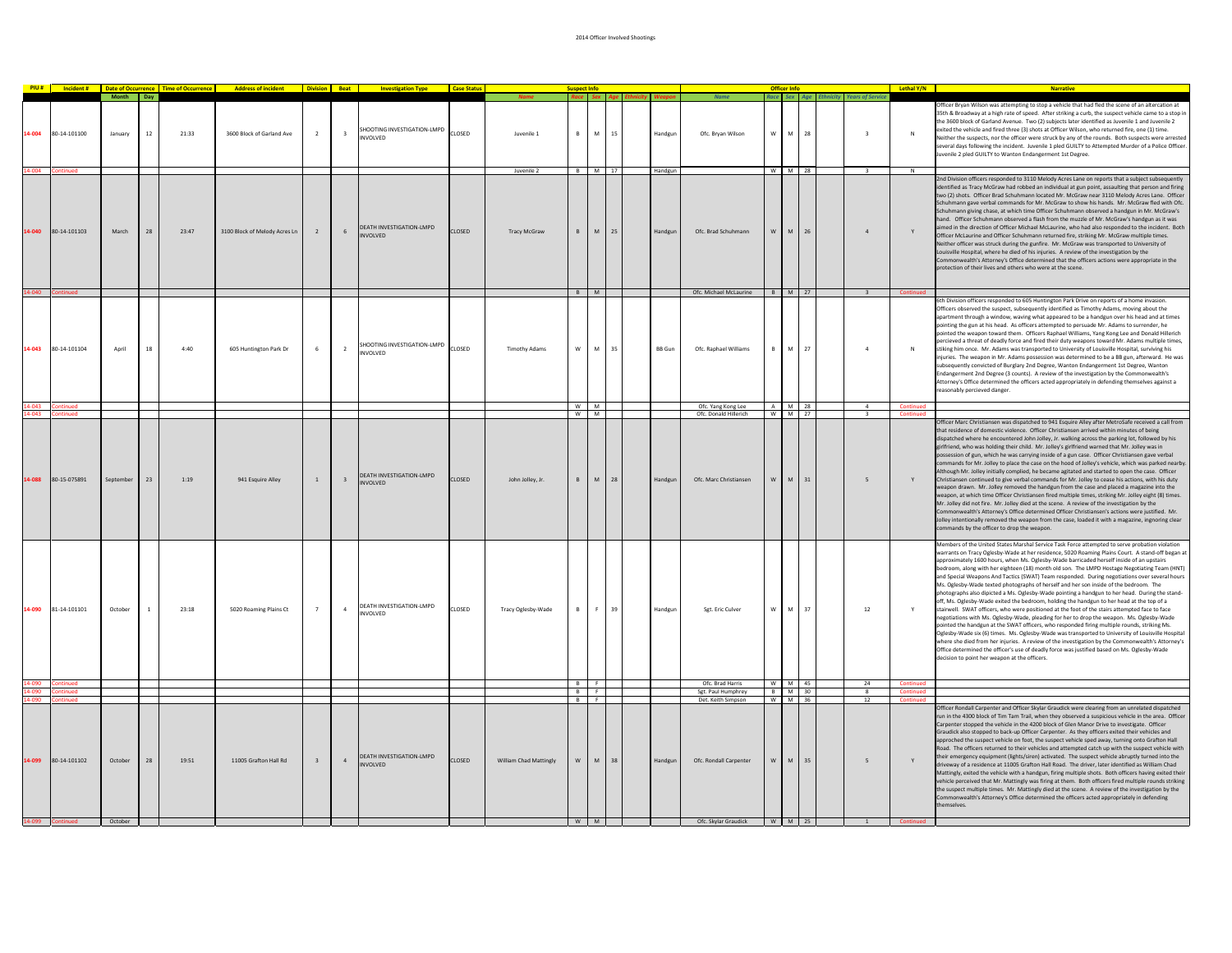|        | Incident #   |           |    |       | <b>Date of Occurrence   Time of Occurrence   Address of incident   Division   Beat   Investigation Type   Case Status</b> |  |                                                 |        |                    | usnect Info |    |   |         |                         |      | Officer Inf |             |   |                            |    | Lethal Y/N | <b>Narrative</b>                                                                                                                                                                                                                                                                                                                                                                                                                                                                                                                                                                                                                                                                                                                                                                                                                                                                                                                                                                                                                                                                                                                                                                                                                                                                                                                                                                                                                                                                                                                                                                                                                                                                                                                                                                                  |
|--------|--------------|-----------|----|-------|---------------------------------------------------------------------------------------------------------------------------|--|-------------------------------------------------|--------|--------------------|-------------|----|---|---------|-------------------------|------|-------------|-------------|---|----------------------------|----|------------|---------------------------------------------------------------------------------------------------------------------------------------------------------------------------------------------------------------------------------------------------------------------------------------------------------------------------------------------------------------------------------------------------------------------------------------------------------------------------------------------------------------------------------------------------------------------------------------------------------------------------------------------------------------------------------------------------------------------------------------------------------------------------------------------------------------------------------------------------------------------------------------------------------------------------------------------------------------------------------------------------------------------------------------------------------------------------------------------------------------------------------------------------------------------------------------------------------------------------------------------------------------------------------------------------------------------------------------------------------------------------------------------------------------------------------------------------------------------------------------------------------------------------------------------------------------------------------------------------------------------------------------------------------------------------------------------------------------------------------------------------------------------------------------------------|
|        |              | Month Day |    |       |                                                                                                                           |  |                                                 |        |                    |             |    |   |         | Name                    | Race | Sex         | $A\alpha e$ |   | Ethnicity Years of Service |    |            |                                                                                                                                                                                                                                                                                                                                                                                                                                                                                                                                                                                                                                                                                                                                                                                                                                                                                                                                                                                                                                                                                                                                                                                                                                                                                                                                                                                                                                                                                                                                                                                                                                                                                                                                                                                                   |
| 13-042 | 80-13-099982 | July      |    | 8:30  | 9109 Beulah Church Rd.                                                                                                    |  | SHOOTING INVESTIGATIONS<br>LMPD INVOLVED        | CLOSED | Carlos D. Runyon   | M           | 30 | N | Handgun | Ofc. Russell Carver     | w    | M           | 43          | N |                            | 18 |            | On July 7th, 2013 at approximately 0750 hours, suspect Carlos Runyon burglarized/robbed the KFC located at 6600 Bardstown Road. When patrol<br>officers arrived, they observed two employees tied up inside of the restaurant. Within minutes of the officers arrival, the suspect, armed with a<br>revolver, exited the restaurant holding one of the employees hostage. With the hostage in tow, the suspect fled on foot toward a residential area.<br>The hostage managed to escape from him within seconds of exiting the restaurant, but the suspect continued to flee. At various points during the<br>foot pursuit, the suspect pointed the revolver at his own head as he ran. During the pursuit, the suspect continually disregarded verbal commands<br>being shouted by the officers. At one point during the foot pursuit, the suspect ran behind some houses in the 6800 block of Sherry Lane. While in<br>that area, officers report hearing gunshots and believed the shots were coming from the suspect's revolver.<br>Officer Russell Carver was in the area on foot trying to locate the suspect when he heard a gunshot and then observed the suspect jump a fence and<br>land in the back yard of 9109 Beulah Church Rd. When he saw the suspect with the revolver, he shouted verbal commands for the suspect to drop the<br>gun and get on the ground. Officer Carver states that the suspect did not follow these orders, but instead turned toward him and pointed the revolver<br>in his direction. It was at this point that Officer Carver fired once with his shotgun, striking the suspect in the right shoulder. The suspect was<br>pronounced dead at the scene. Commonwealth's Attorney Tom Wine reviewed the case and found no criminal conduct by the officer. |
| 13-051 | 80-13-099980 | August    | 15 | 18:30 | 6400 Greenwood Rd.                                                                                                        |  | SHOOTING INVESTIGATIONS<br><b>LMPD INVOLVED</b> | CLOSED | Jevon Curry Harris |             | 21 | N | Handgun | Ofc. Kevin J. Speaks    | W    | M           | 29          |   |                            |    |            | On August 15, 2013. Viper Unit Detectives Jody Speaks and Brad Beckham, were assisting the Viper Fugitive Unit in their search for suspects involved<br>in the murder that occurred in Pleasure Ridge Park the week prior. Detectives Speaks and Beckham received a packet of information on two of the<br>murder suspects, including Jevon Harris. The packet included logistical information, known associates and photos. After receiving information that<br>Jeyon Harris may work at a McDonald's in the area. The detectives went to the McDonalds at Greenwood Road and Terry Road. They did not see<br>Harris working, and decided to order something from McDonalds. While waiting for their order, Detective Speaks looked out the front window and<br>saw Jevon Harris and his girlfriend (Kayla Vandiver), in the back passenger seat of a silver Cadillac that stopped in front of the McDonalds. Detective<br>Speaks advised Dectective Beckham that Mr. Harris was outside in a vehicle. They approached the vehicle with their duty weapons drawn. According<br>to the detectives' statements, Harris points a gun out the rear window at Detective Beckham and Detective Speaks. Detectives Speaks and Beckham<br>fired their weapons at Harris. Harris was struck five (5) times and Vandiver was struck once in the hand. Both subjects were transported to University<br>of Louisville hospital and survived their injuries.<br>Jevon Curry-Harris was indicted on Wanton Endangerment in the First Degree (Police Officer) and Convicted Felon in Possession of a Handgun.<br>Commonwealth's Attorney Tom Wine, reviewed the case and stated no criminal charges would be sought against Detectives Beckham or Speaks.                                                       |
| 13-051 | Continued    |           |    |       |                                                                                                                           |  | SHOOTING INVESTIGATIONS<br>LMPD INVOLVED        | CLOSED | Kayla Vandiver     |             | 18 |   | None    | Ofc. Bradley J. Beckham |      | M           |             |   |                            |    |            |                                                                                                                                                                                                                                                                                                                                                                                                                                                                                                                                                                                                                                                                                                                                                                                                                                                                                                                                                                                                                                                                                                                                                                                                                                                                                                                                                                                                                                                                                                                                                                                                                                                                                                                                                                                                   |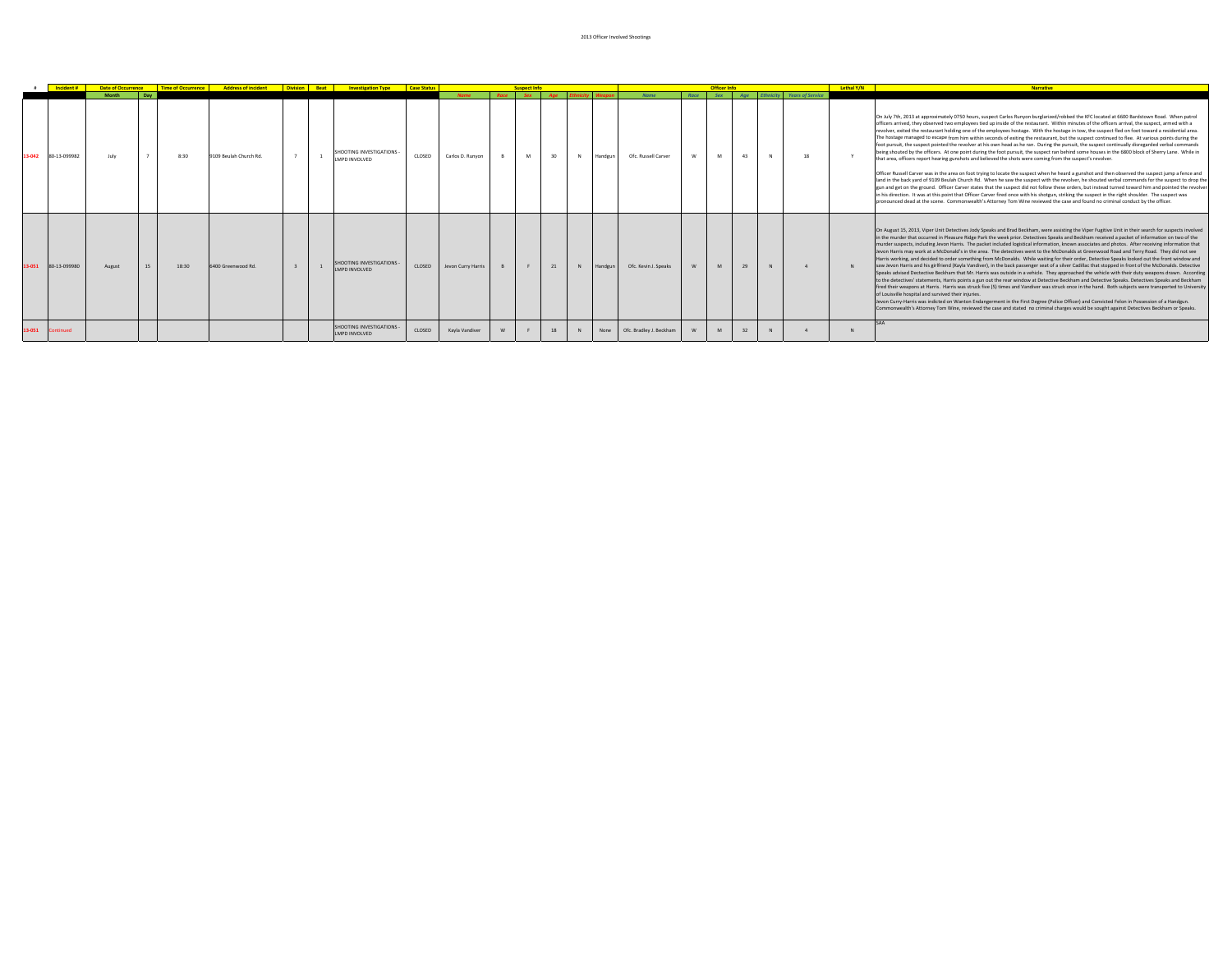|        |                        |                       |           |       | PIU # Incident # Date of Occurrence Time of Occurrence Address of incident Division Beat Type of Investigation Case Status |                |                         |                                                |        |                        |   | <b>Suspect Info</b> |    |   |         |                             |           | <b>Officer Info</b> |           |              |                                          | Lethal Y/N   | <b>Narrative</b>                                                                                                                                                                                                                                                                                                                                                                                                                                                                                                                                                                                                                                                                                                                                                                                                                                                                                                                                                                                                                                                                                                                                                                                                                                                                                                                                                                                                                                                                                                                                                                                                                                                                                                                                                                                                                                                                                                                                                           |
|--------|------------------------|-----------------------|-----------|-------|----------------------------------------------------------------------------------------------------------------------------|----------------|-------------------------|------------------------------------------------|--------|------------------------|---|---------------------|----|---|---------|-----------------------------|-----------|---------------------|-----------|--------------|------------------------------------------|--------------|----------------------------------------------------------------------------------------------------------------------------------------------------------------------------------------------------------------------------------------------------------------------------------------------------------------------------------------------------------------------------------------------------------------------------------------------------------------------------------------------------------------------------------------------------------------------------------------------------------------------------------------------------------------------------------------------------------------------------------------------------------------------------------------------------------------------------------------------------------------------------------------------------------------------------------------------------------------------------------------------------------------------------------------------------------------------------------------------------------------------------------------------------------------------------------------------------------------------------------------------------------------------------------------------------------------------------------------------------------------------------------------------------------------------------------------------------------------------------------------------------------------------------------------------------------------------------------------------------------------------------------------------------------------------------------------------------------------------------------------------------------------------------------------------------------------------------------------------------------------------------------------------------------------------------------------------------------------------------|
|        | 12-022<br>80-15-075901 | <b>Month</b><br>April | Day<br>23 | 20:19 | 6308 Chadron Dr.                                                                                                           |                | $\overline{\mathbf{3}}$ | <b>SHOOTING INVESTIGATION</b><br>LMPD INVOLVED | CLOSED | Sean Bullock           | w | M                   | 20 | N | Rifle   | Nam<br>Ofc. Justin Witt     | Race<br>W | Sex<br>M            | Age<br>24 | N            | <b>Years of Servic</b><br>$\overline{1}$ | $\mathbb{N}$ | 3rd Division officers were dispatched to 6308 Chadron Drive on a domestic dispute. Upon arrival, officers<br>observed the suspect, Sean Bullock, with a rifle. Bullock pointed the rifle at the officers. Officer Justin Witt<br>fired one round at the suspect. The bullet missed the suspect, but caused the suspect to surrender without<br>further incident. Commonwealth's Attorney David Stengel reviewed the case and found no criminal conduct<br>by the officer.                                                                                                                                                                                                                                                                                                                                                                                                                                                                                                                                                                                                                                                                                                                                                                                                                                                                                                                                                                                                                                                                                                                                                                                                                                                                                                                                                                                                                                                                                                  |
|        | 12-024<br>80-12-104103 | April                 | 29        | 17:00 | 3300 Winchester Rd.                                                                                                        |                | $\mathbf{1}$            | <b>HOOTING INVESTIGATION</b><br>LMPD INVOLVED  | CLOSED | Wayne Marion Pitts Jr. |   | M                   | 42 |   | Vehicle | Ofc. Michael J. Zahradnicek | W         | M                   | 41        | $\mathbb{N}$ | $\overline{7}$                           | N            | On April 29, 2012 Officer Michael Zaradnicek was involved in a shooting with a robbery suspect. Officer<br>Zaradnicek turned onto Winchester Road and saw a subject fitting a robbery suspect description entering a<br>cab. Officer Zaradnicek stated he pulled his car perpendicular to the roadway, blocking the vehicles path. The<br>officer stated that he then engaged the cab at gunpoint and ordered the suspect to exit the vehicle. The<br>suspect was sitting in the front passenger seat. The cab driver exited the vehicle and fled into the neighboring<br>yards. The suspect then slid behind the wheel in the driver's seat. In these moments, Officer Zaradnicek fired a<br>single round, apparently striking the front bumper of the cab in an attempt to disable the engine. The cab<br>shifted into reverse and sped away from the officer down the hill of Winchester Road and came to rest against<br>a vehicle parked in the roadway.<br>The suspect exited the vehicle and fled perpendicular to the expressway, through several yards, and made his<br>way back to Cannons Lane. Officer Zaradnicek gave chase the whole time never losing sight of the suspect.<br>Officer Utsey and his K9 joined in on Cannons Lane and the dog apprehended the suspect. He was taken into<br>custody without further incident. Officer Merrick and her K9 located the suspect's weapon he tossed into the<br>bushes during his flight.<br>The suspect, Wayne Marion Pitts, Jr., was taken to the hospital, treated for his bites and released. The suspect<br>was not struck by any gunfire. He was taken to the Robbery office for an interview. This suspect was wanted<br>in connection with a robbery that had just occurred on Blankenbaker Parkway and was wanted in connection<br>with several other robberies in Louisville and in Indiana. Commonwealth's Attorney David Stengel reviewed<br>the case and found no criminal conduct by the officer. |
|        | 80-12-104104<br>12-033 | May                   | 17        | 14:30 | 1016 S. 32nd St.                                                                                                           | $\overline{2}$ | $\overline{\mathbf{3}}$ | SHOOTING INVESTIGATION<br>LMPD INVOLVED        | CLOSED | Cheetara Goldsmith     | B | F                   | 23 | N | Handgun | Ofc. Vadim Dale             | W         | M                   | 36        | N            | $\overline{2}$                           | $\mathbb{N}$ | On May 17, 2012, LMPD Officers were on the scene of previous shooting when the suspect, Ms. Cheetara<br>Goldsmith, became involved in a verbal argument with Ms. Makeba Lee. The suspect subsequently produced<br>a .40 caliber handgun and shot the victim several times at close range causing her death. LMPD officers ran to<br>the area of the shooting and ordered the suspect to drop the gun. The suspect then turned the gun in the<br>direction of Officer Vadim Dale who fired three (3) rounds striking the suspect three (3) times. The suspect<br>was transported to University of Louisville Hospital, where she survived her wounds and was subsequently<br>transferred to Louisville Metro Corrections. The suspect was charged with the murder of Makeba Lee and<br>Wanton Endangerment 1st Degree. Commonwealth's Attorney David Stengel reviewed the case and found<br>that Officer Dale's actions were justified as self-defense as well as defense of others.                                                                                                                                                                                                                                                                                                                                                                                                                                                                                                                                                                                                                                                                                                                                                                                                                                                                                                                                                                                        |
| 12-034 | 8012104102             | May                   | 20        | 3:15  | 3000 Kentucky St.                                                                                                          |                | $\overline{2}$          | HOOTING INVESTIGATION<br>LMPD INVOLVED         | CLOSED | <b>UNKNOWN</b>         |   |                     |    |   | Shotgun | Ofc. Charles A. Jones       | B         | M                   | 50        |              | 18                                       | N            | Officers were working in an off-duty capacity at "Cole's Place" bar. While dispersing the crowd at the end of<br>the night, the officers were fired upon and struck with what appeared to be bird shot from a shotgun. Both<br>officers suffered minor injuries. No positive identificatin was able to be made on the shooter(s). Without<br>further evidence to proceed with the investigation, the case was closed, to be re-opened if new information is<br>developed.                                                                                                                                                                                                                                                                                                                                                                                                                                                                                                                                                                                                                                                                                                                                                                                                                                                                                                                                                                                                                                                                                                                                                                                                                                                                                                                                                                                                                                                                                                  |
| 12-034 | Continued              |                       |           |       |                                                                                                                            |                |                         |                                                | CLOSED |                        | B | F.                  |    |   |         | Ofc. Jackie Miller          | B         | M                   | 36        | N            | $\mathbf{R}$                             | Continued    | SAA                                                                                                                                                                                                                                                                                                                                                                                                                                                                                                                                                                                                                                                                                                                                                                                                                                                                                                                                                                                                                                                                                                                                                                                                                                                                                                                                                                                                                                                                                                                                                                                                                                                                                                                                                                                                                                                                                                                                                                        |
|        | 80-12-104100<br>12-061 | July                  | 31        | 12:50 | 413 N. 38th St.                                                                                                            | $\overline{2}$ | <sup>1</sup>            | SHOOTING INVESTIGATION<br>LMPD INVOLVED        | CLOSED | Darrell P. Smith       |   | M                   | 47 | N | Handgur | Ofc. Eric Wampler           | W         | M                   | 31        | N            | $\overline{7}$                           | N            | Officers were dispatched to the report of a shooting on 38th street. As officers Lisa Doyle and Eric Wampler<br>arrived in the area, they observed a subject running from the shooting scene with a gun in his hand. Officers<br>confronted subject, later identified as Darrell Smith, who then turned around pointing the handgun in the<br>officer's direction. Officer Wampler fired four rounds at the suspect, causing the suspect to drop the gun and<br>run. The suspect was not struck, and was later apprehended and charged with Wanton Endangerment.<br>Commonwealth's Attorney David Stengel reviewed the case and found no criminal conduct by the officer.                                                                                                                                                                                                                                                                                                                                                                                                                                                                                                                                                                                                                                                                                                                                                                                                                                                                                                                                                                                                                                                                                                                                                                                                                                                                                                  |
|        | 12-068<br>80-12-104101 | August                | 10        | 17:23 | Rockford Ln. and Imperial<br>Terrace                                                                                       |                | $\mathbf{1}$            | <b>SHOOTING INVESTIGATION</b><br>LMPD INVOLVED | CLOSED | William M. Derksen     |   | M                   | 19 |   | Vehicle | Ofc. Brandon M. Wood        | W         | M                   | 26        |              | $\Lambda$                                |              | Officer Brandon Wood located a stolen car that was being tracked by GPS. While Officer Wood was speaking<br>to the driver of the stolen car, the driver sped off. Officer Wood fired one round at the vehicle. The suspect<br>later crashed the stolen vehicle and was arrested without further incident. Commonwealth's Attorney David<br>Stengel reviewed the case and found no criminal conduct by the officer                                                                                                                                                                                                                                                                                                                                                                                                                                                                                                                                                                                                                                                                                                                                                                                                                                                                                                                                                                                                                                                                                                                                                                                                                                                                                                                                                                                                                                                                                                                                                          |
|        | 80-12-103389<br>12-074 | September             |           | 23:50 | 2401 Chestnut St.                                                                                                          | $\overline{1}$ | $\overline{2}$          | <b>SHOOTING INVESTIGATION</b><br>LMPD INVOLVED | CLOSED | Ismael Gough           |   | M                   | 22 | N | None    | Ofc. Chauncey Carthan       | B         | M                   | 52        | N            | 11                                       | $\mathbb{N}$ | Detective Chauncey Carthan was operating his assigned police unmarked vehicle near 24th Street and<br>Chestnut Street when he was involved in a confrontation with another motorist. Detective Carthan stopped<br>and confronted the other motorist, Ismael Gough. During the confrontation Detective Carthan discharged his<br>firearm striking Mr. Gough once in the leg. Mr. Gough was transported to University of Louisville Hospital<br>where he was treated and released. Detective Carthan was indicted on Wanton Endangerment I, Official<br>Misconduct II and Driving Under the Influence of Alcohol. Detective Carthan resigned from LMPD effective<br>November 11, 2014. He was found NOT GUILTY of Wanton Endangerment and Official Misconduct but GUILTY<br>to Operating A Motor Vehicle Under The Influence, during a subsequent jury trial.                                                                                                                                                                                                                                                                                                                                                                                                                                                                                                                                                                                                                                                                                                                                                                                                                                                                                                                                                                                                                                                                                                                |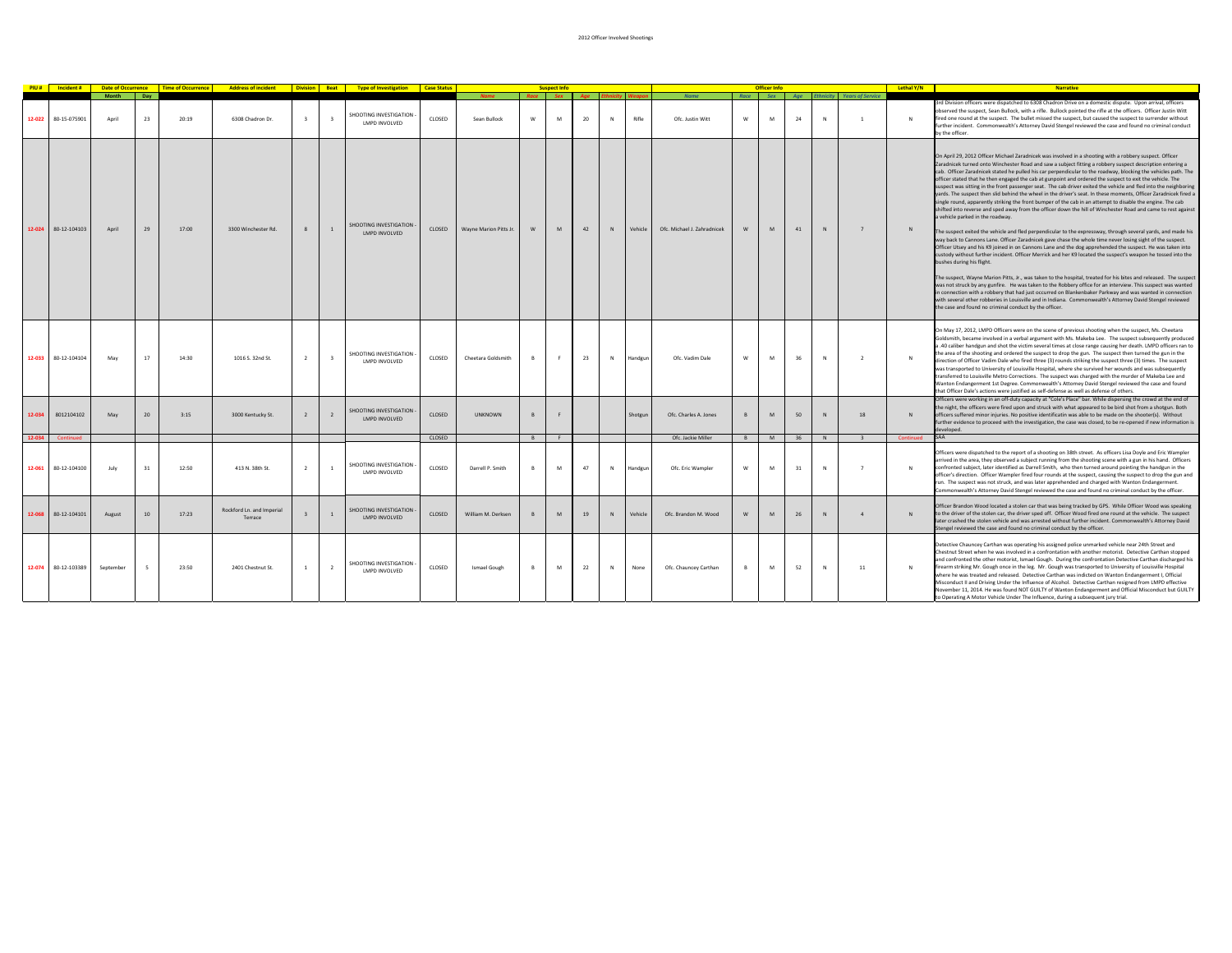| PIU#  |                     |                  |    |       |                    |              | <b>Incident #   Date of Occurrence   Time of Occurrence   Address of incident   Division   Beat   Investigation Type</b> | <b>Case Status</b> |                              |             | <b>Suspect Info</b> |    |         |                                       |      | <b>Officer Info</b> |           |               |                                 | Lethal Y/YS/N          | <b>Narrative</b>                                                                                                                                                                                                                                                                                                                                                                                                                                                                                                                                                                                                                                                                                                                                                                                                                                                                                                                                                               |
|-------|---------------------|------------------|----|-------|--------------------|--------------|--------------------------------------------------------------------------------------------------------------------------|--------------------|------------------------------|-------------|---------------------|----|---------|---------------------------------------|------|---------------------|-----------|---------------|---------------------------------|------------------------|--------------------------------------------------------------------------------------------------------------------------------------------------------------------------------------------------------------------------------------------------------------------------------------------------------------------------------------------------------------------------------------------------------------------------------------------------------------------------------------------------------------------------------------------------------------------------------------------------------------------------------------------------------------------------------------------------------------------------------------------------------------------------------------------------------------------------------------------------------------------------------------------------------------------------------------------------------------------------------|
|       | 11-025 80-11-106048 | Month Day<br>May | 16 | 18:46 | 1822 Appleton Ln.  | $\mathbf{R}$ | SHOOTING INVESTIGATION-<br>LMPD INVOLVED                                                                                 | CLOSED             | <b>Name</b><br>Herman Dezarn | <b>Dare</b> | <b>Cov</b><br>M     | 23 | Handgun | <b>Name</b><br>Ofc. Charlie Newman    | Race | <b>Sex</b><br>M     | Age<br>42 | <b>N</b>      | thnicity Years of Service<br>19 | N                      | On May 16, 2011, while serving a search warrant at 1822 Appleton Lane#2, Officer Newman was confronted inside the<br>residence upon entry by Herman Dezarn, who was armed with a semi-automatic handgun. Mr. Dezarn refused to comply with<br>orders to drop his weapon, instead raising it in the direction of Officers. He was then shot twice by Officer Newman, once in th<br>shoulder, and once in the abdomen. Dezarn survived his wounds and was later booked into Jail and charged with two counts of<br>Wanton Endangerment 1st - Police Officer, and trafficking in Marijuana - 8oz. to 5 lbs - 1st offense. A review of the<br>investigation by the Commonwealth's Attorney's Office determined Officer Newman's actions to be justified.                                                                                                                                                                                                                           |
|       | 11-040 80-11-106050 | July             |    | 2:04  | 3339 Ross Blvd.    |              | SHOOTING INVESTIGATION<br>LMPD INVOLVED                                                                                  | CLOSED             | Cynthia A. Bader             |             |                     |    | Vehicle | Ofc. James R. Martin                  |      |                     |           |               |                                 | N                      | Officer James Martin conducted a vehicle stop of a vehicle operated by Cynthia Bader. Ms. Bader, who was aware of<br>outstanding warrants for her arrest, provided false information to Officer Martin. Realizing her deception was uneffective, she<br>started her vehicle and attempted to drive off while Officer Martin was in front of it. Officer Martin was struck by the vehicle<br>and thrown on top the vehicle's hood as Ms. Bader sped away. Ofc. Martin fired one shot through the front windshield, as he<br>was thrown from the vehicle. Ms. Bader was not struck by the round fired by Officer Martin. She was later arrested by U.S.<br>Marshals and charged with Criminal Attempt Murder on Police, Fleeing and Evading and several additional charges from<br>outstanding warrants from Bullitt Co., as well as Jefferson Co. A review of the investigation by the Commonwealth's<br>Attorney's Office determined Officer Martin's actions to be justified. |
|       | 11-049 80-11-106051 | August           |    | 3:43  | 4615 Taylor Blvd.  |              | SHOOTING INVESTIGATION<br>LMPD INVOLVED                                                                                  | CLOSED             | Travis D. Clayton            |             | M                   | 18 | Handgun | Ofc. Michael Pawul                    |      | M                   | 25        |               |                                 | N                      | Officer Pawul was responding to assist other officers in search of suspicious persons looking into vehicles. Officer Pawul<br>located a suspect, later identified as Travis Clayton, in the rear of Irogouls High School. Mr. Clayton was attempting to hide<br>behind the press box of the baseball field. As Officer Pawul approached Mr. Clayton, he began firing at the officer. Officer<br>Pawul returned fire. Niether Officer Pawul, nor Mr. Clayton were struck. Mr. Clayton then fled on foot. Others officers set up a<br>perimeter and the suspect was apprehended shortly thereafter under a deck at 1102 Brookline Ayenue. Mr. Clayton was<br>charged with Criminal Attempt Murder on Police, Fleeing and Evading 1st, Resisting Arrest, and two bench warrants. A review<br>of the investigation by the Commonwealth's Attorney's Office determined Officer Pawul's actions to be appropriate.                                                                   |
|       | 11-080 80-11-106054 | December         |    | 12:00 | 1700 Nelligan Ave. |              | <b>DEATH INVESTIGATION-LMPD</b><br>INVOLVED                                                                              | CLOSED             | Norman Smith                 |             | M                   |    | Rifle   | Lt. Gregory Burns                     |      |                     | 41        |               | 18                              | <b>YS</b>              | Officers responding to reports of shots fired at 10th and Jefferson Street, located a suspect vehicle, which fled the scene. A<br>vehicular pursuit was initiated by the responding officers, which terminated at Nelligan Avenue, between 18th and 17th Street<br>The suspect, later identified as Norman Smith, fired multiple rounds from a rifle at the responding officers, striking the police<br>vehicles numerous times and causing injury to Officer Kevin Smith and Lt. Greg Burns. The officers returned fire, causing the<br>suspect to retreat to his vehicle, where he ultimately inflicted what was determined to be a self-inflicted gunshot wound.<br>causing his death. Commonwealth's Attorney David Stengel reviewed the case and found no criminal conduct by the officers.                                                                                                                                                                               |
| 11-08 |                     |                  |    |       |                    |              |                                                                                                                          |                    |                              |             | M<br>M              |    |         | Det Keyin Smith                       |      | M<br><b>M</b>       | 44        | <b>N</b><br>N | 20                              | Continued              | <b>SAA</b><br>SAA                                                                                                                                                                                                                                                                                                                                                                                                                                                                                                                                                                                                                                                                                                                                                                                                                                                                                                                                                              |
|       |                     |                  |    |       |                    |              |                                                                                                                          |                    |                              |             | <b>M</b>            |    |         | Ofc. Dennis Beatty<br>Ofc. Paul Paris |      | <b>M</b>            | 35<br>23  | N             |                                 | Continued<br>Continued | <b>SAA</b>                                                                                                                                                                                                                                                                                                                                                                                                                                                                                                                                                                                                                                                                                                                                                                                                                                                                                                                                                                     |
|       |                     |                  |    |       |                    |              |                                                                                                                          |                    |                              |             |                     |    |         |                                       |      |                     |           |               |                                 |                        |                                                                                                                                                                                                                                                                                                                                                                                                                                                                                                                                                                                                                                                                                                                                                                                                                                                                                                                                                                                |